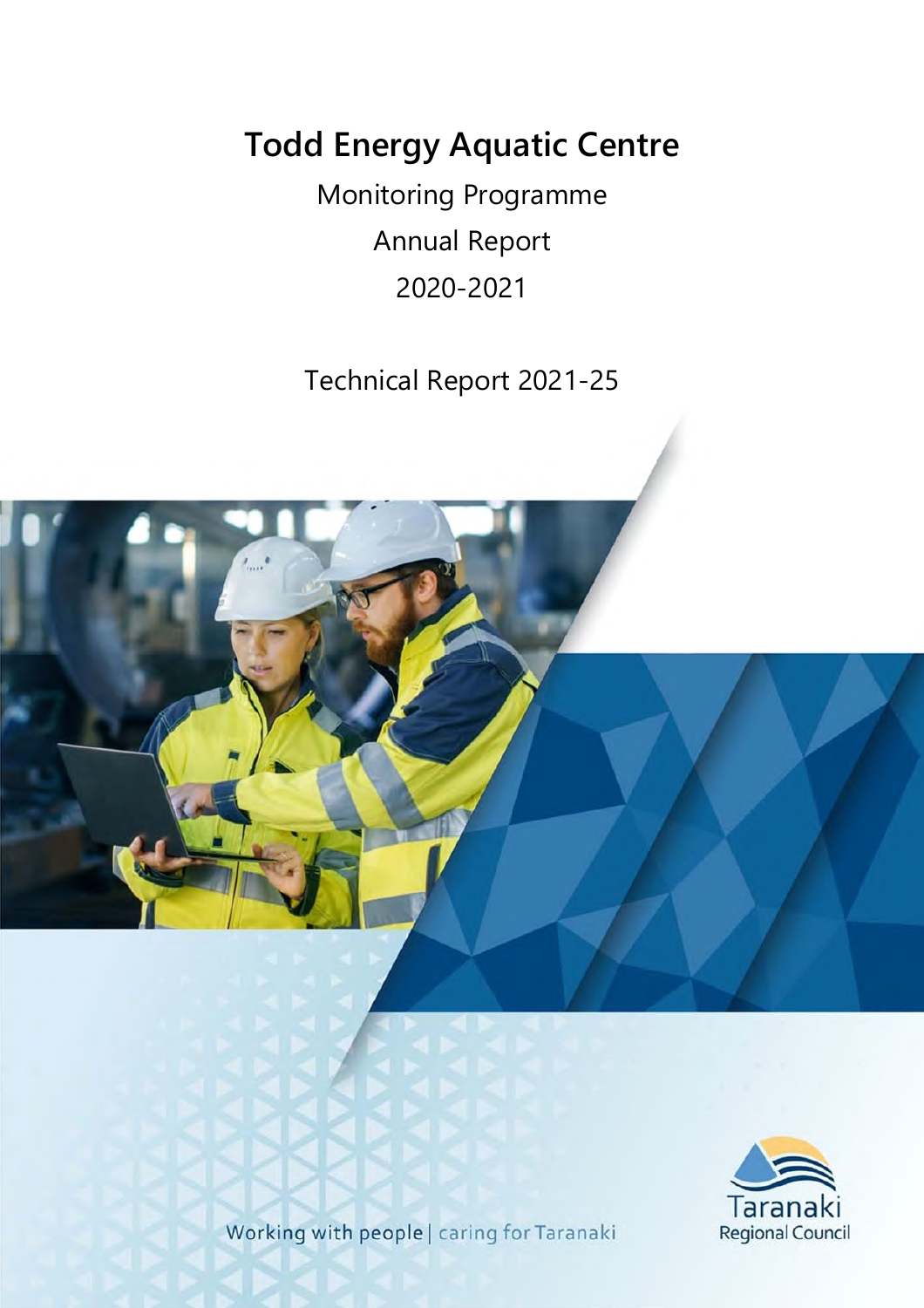Taranaki Regional Council Private Bag 713 Stratford

ISSN: 1178-1467 (Online) Document: 2829644 (Word) Document: 2890411 (Pdf) November 2021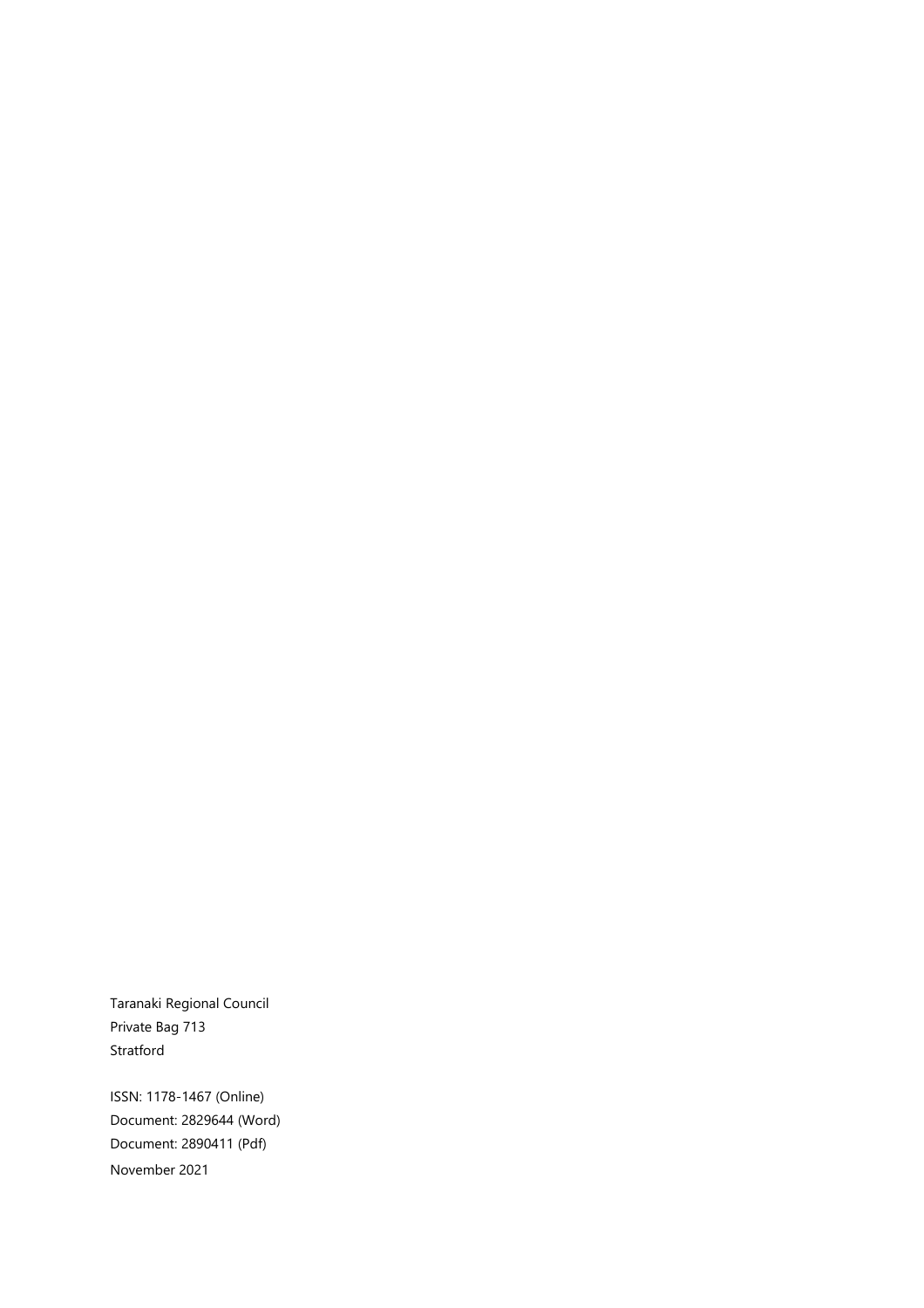# **Todd Energy Aquatic Centre**

Monitoring Programme Annual Report 2020-2021

Technical Report 2021-25

Taranaki Regional Council Private Bag 713 Stratford

ISSN: 1178-1467 (Online) Document: 2829644 (Word) Document: 2890411 (Pdf) November 2021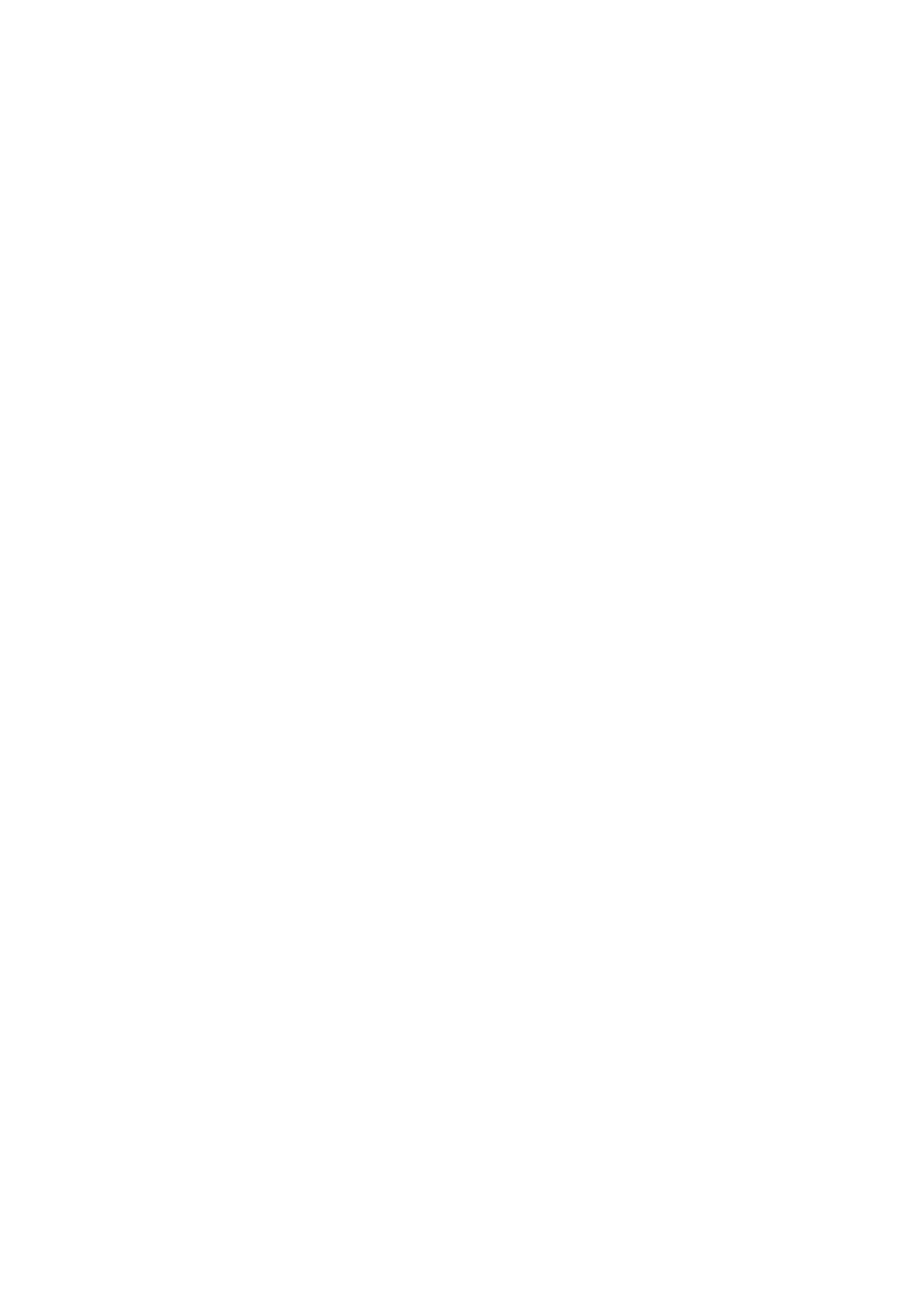## **Executive summary**

The New Plymouth District Council (NPDC) operates the Todd Energy Aquatic Centre (the Aquatic Centre) located on Tisch Avenue, New Plymouth. Wastewater from backwashing the water filtration system and emptying the outdoor pools is discharged from the ocean outfall situated on the Kawaroa Reef foreshore, to the east of the facility. This report for the period July 2019 to June 2020 describes the monitoring programme implemented by the Taranaki Regional Council (the Council) to assess NPDC's environmental and consent compliance performance during the period under review. The report also details the results of the monitoring undertaken and assesses the environmental effects of NPDC's activities.

### **During the monitoring period, New Plymouth District Council demonstrated an overall improvement required level of environmental performance.**

NPDC holds two resource consents relating to the Aquatic Centre, which include a total of 13 special conditions setting out the requirements that NPDC must satisfy. NPDC holds one consent to allow them to discharge swimming pool wastewater into the Tasman Sea, and one consent to erect, place, use and maintain an ocean outfall at the site.

The Council's monitoring programme for the year under review included one site inspection, two marine ecological inspections, and two routine physicochemical samplings of the indoor or outdoor pool water, and receiving waters.

The monitoring showed that the samples from the indoor and outdoor pools and coastal waters adjacent to the outfall were compliant with consent limits, and did not appear to have any significant effects on the ecology of the Kawaroa Reef outside of the designated mixing zone.

There was one instance of non-compliance during the monitoring period, when a Council Officer discovered a discharge from the outfall was occurring outside of the authorised discharge times and was causing discolouration of the reef. The discolouration was a result of algae being water blasted from the outdoor pool surfaces. An abatement notice was issued. A follow-up ecological inspection was carried out and determined that the discharges had not had any significant adverse effects on intertidal communities of the Kawaroa Reef. NPDC is implementing measures to improve future compliance with their discharge consent.

During the year, NPDC demonstrated a level of environmental performance that required improvement and a high level of administrative performance with the resource consents.

For reference, in the 2020-2021 year, consent holders were found to achieve a high level of environmental performance and compliance for 86% of the consents monitored through the Taranaki tailored monitoring programmes, while for another 11% of the consents, a good level of environmental performance and compliance was achieved.

In terms of overall environmental and compliance performance by the consent holder over the last several years, this report shows that the consent holder's performance declined in the year under review.

This report includes recommendations for the 2021-2022 year.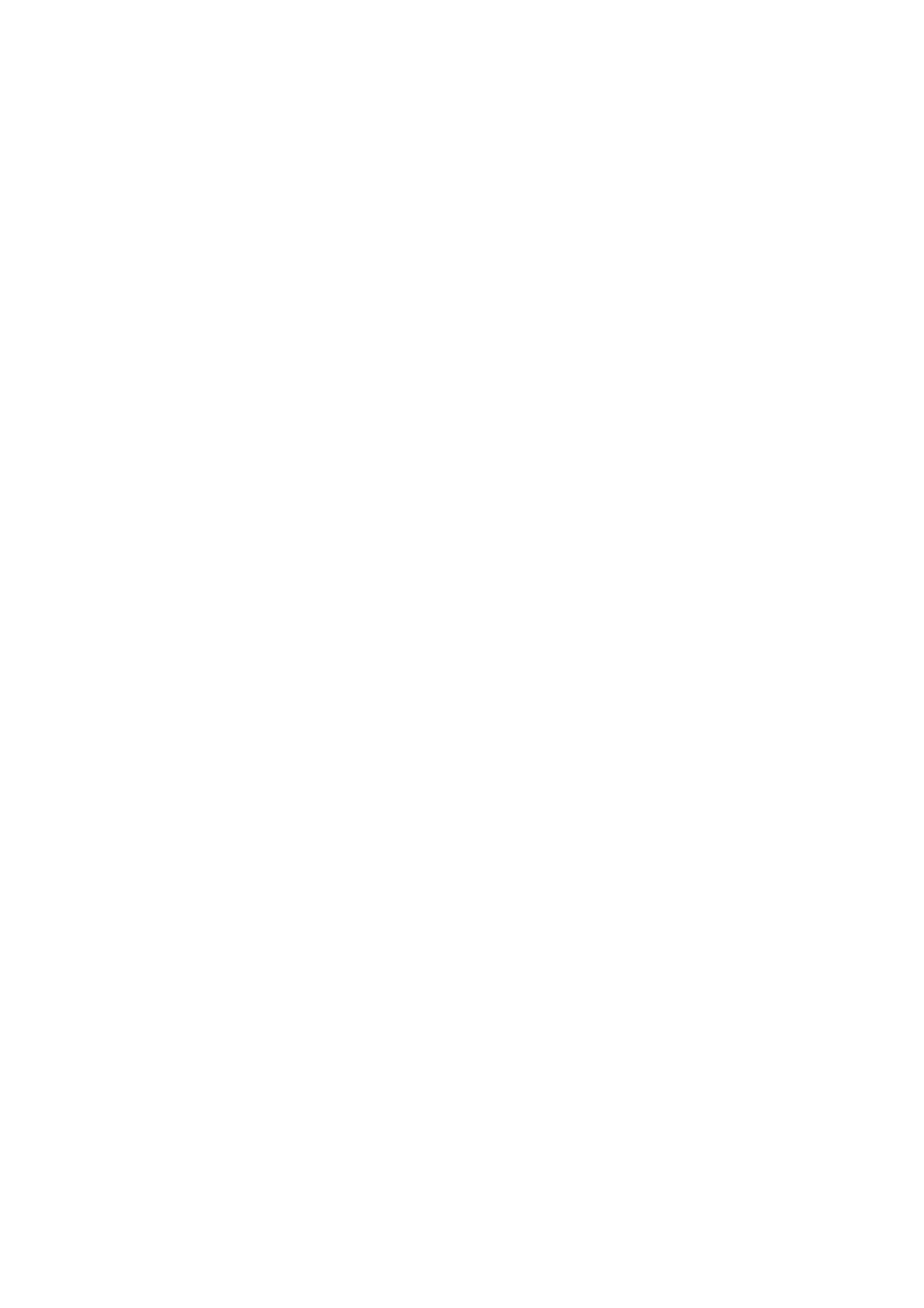## **Table of contents**

Page

| $\mathbf{1}$   |     | Introduction                |                                                                              | 1              |
|----------------|-----|-----------------------------|------------------------------------------------------------------------------|----------------|
|                | 1.1 |                             | Compliance monitoring programme reports and the Resource Management Act 1991 | $\mathbf{1}$   |
|                |     | 1.1.1                       | Introduction                                                                 | $\mathbf{1}$   |
|                |     | 1.1.2                       | Structure of this report                                                     | 1              |
|                |     | 1.1.3                       | The Resource Management Act 1991 and monitoring                              | 1              |
|                |     | 1.1.4                       | Evaluation of environmental and administrative performance                   | $\overline{c}$ |
|                | 1.2 |                             | Process description                                                          | 3              |
|                | 1.3 |                             | Resource consents                                                            | 5              |
|                | 1.4 |                             | Monitoring programme                                                         | 6              |
|                |     | 1.4.1                       | Introduction                                                                 | $\sqrt{6}$     |
|                |     | 1.4.2                       | Programme liaison and management                                             | 6              |
|                |     | 1.4.3                       | Site inspections                                                             | 6              |
|                |     | 1.4.4                       | Chemical sampling                                                            | $\sqrt{6}$     |
|                |     | 1.4.5                       | Marine ecological inspections                                                | 6              |
| $\overline{c}$ |     | Results                     |                                                                              | $\overline{7}$ |
|                | 2.1 | Site inspection             |                                                                              | 7              |
|                | 2.2 |                             | Chemical sampling                                                            | 7              |
|                |     | 2.2.1                       | Backwash discharge sampling                                                  | 7              |
|                |     | 2.2.2                       | Emptying of outdoor pools                                                    | $\overline{7}$ |
|                | 2.3 |                             | Marine ecological inspections                                                | 9              |
|                | 2.4 |                             | Incidents, investigations, and interventions                                 | 10             |
| 3              |     | Discussion                  |                                                                              | 13             |
|                | 3.1 |                             | Discussion of site performance                                               | 13             |
|                | 3.2 |                             | Environmental effects of exercise of consents                                | 13             |
|                | 3.3 |                             | Evaluation of performance                                                    | 13             |
|                | 3.4 |                             | Recommendations from the 2019-2020 Annual Report                             | 16             |
|                | 3.5 |                             | Alterations to monitoring programmes for 2021-2022                           | 16             |
| 4              |     |                             | Recommendations                                                              | 17             |
|                |     |                             | Glossary of common terms and abbreviations                                   | 18             |
|                |     | Bibliography and references |                                                                              | 19             |
|                |     |                             |                                                                              |                |

Appendix I Resource consents held by New Plymouth District Council (NPDC)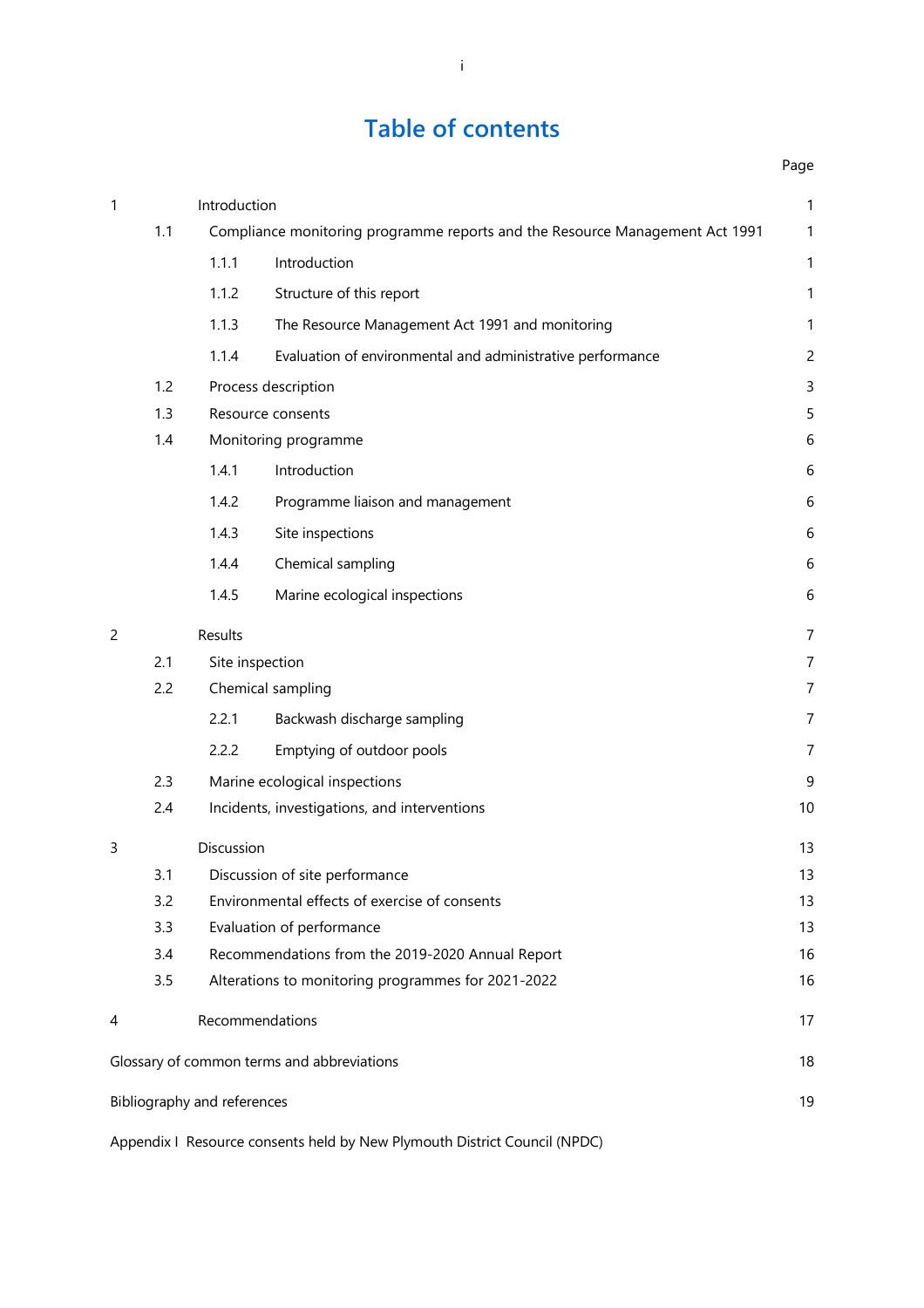## **List of tables**

| Table 1 | Resource consents held by NPDC in relation to wastewater discharges to the marine<br>environment from the Aquatic Centre      | 5. |
|---------|-------------------------------------------------------------------------------------------------------------------------------|----|
| Table 2 | Results of the backwash discharge sample (STW001078) and shoreline water sample<br>(SEA902051), collected on 12 February 2021 | 7  |
| Table 3 | Results of the outdoor pool sample (STW001079) collected on 17 May 2021                                                       | 8  |
| Table 4 | Incidents, investigations, and interventions summary table                                                                    | 11 |
| Table 5 | Summary of performance for consent 2339-4.0                                                                                   | 13 |
|         | Table 6 Summary of performance for consent 4588-3.0                                                                           | 14 |
| Table 7 | Evaluation of environmental performance by NPDC from 2010-2020                                                                | 14 |

# **List of figures**

| Figure 1 | Location of the Aquatic Centre                                             |   |
|----------|----------------------------------------------------------------------------|---|
|          | List of photos                                                             |   |
| Photo 1  | Aquatic Centre ocean outfall along the intertidal zone of the Kawaroa Reef | 4 |
| Photo 2  | TEAC main outdoor pool, 17 May 2021                                        | 8 |

| Photo 3 | Kawaroa Reef, 21 May 2021                                                                   | 10 |
|---------|---------------------------------------------------------------------------------------------|----|
| Photo 4 | Intertidal rock pools downstream of the outfall which were bright green from pool discharge |    |
|         | on 20 May 2021 (left), but had cleared by 21 May 2021 (right)                               |    |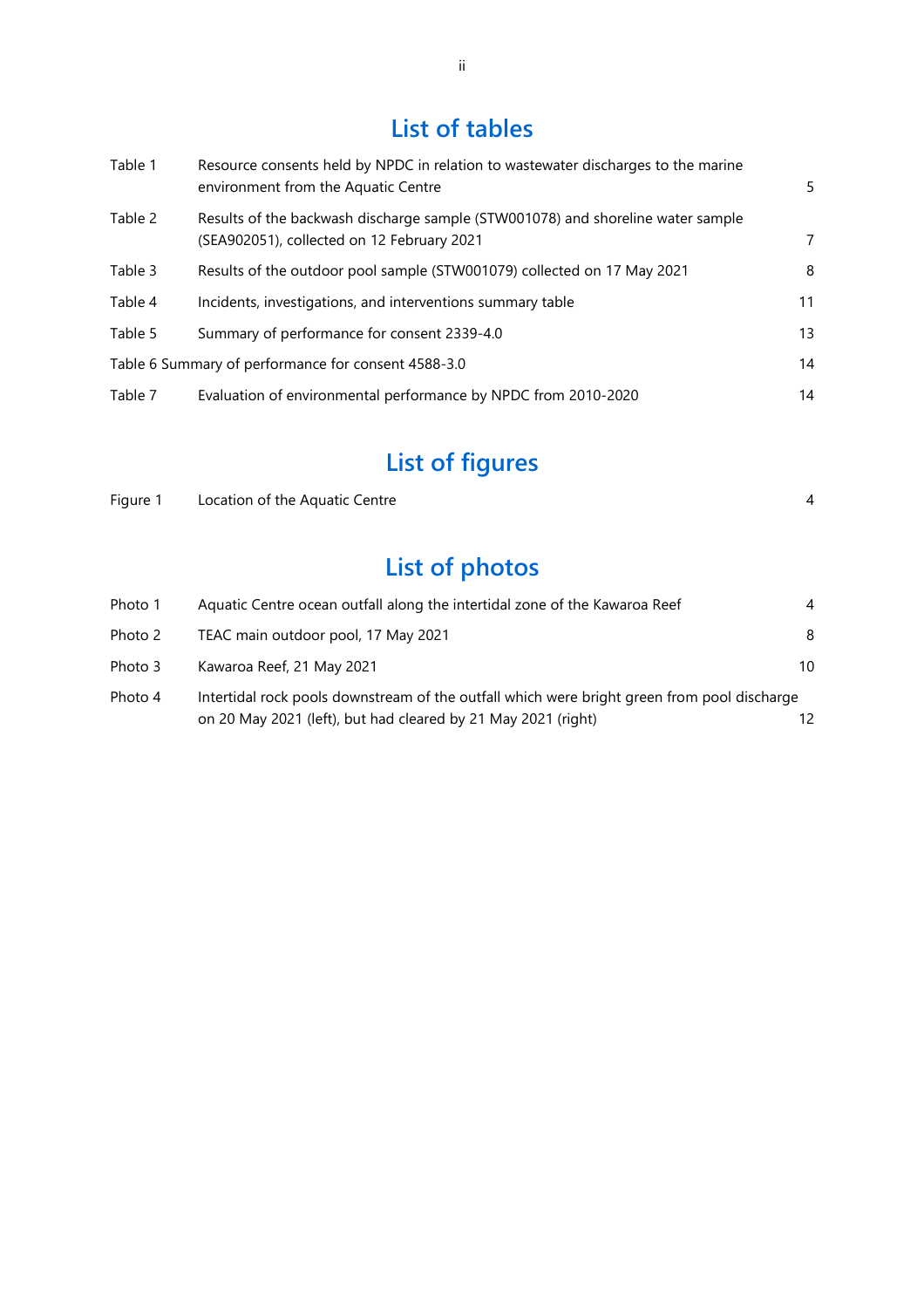## 1 Introduction

## 1.1 Compliance monitoring programme reports and the Resource Management Act 1991

### 1.1.1 Introduction

This report is for the period July 2020 to June 2021 by the Taranaki Regional Council (the Council) describing the monitoring programme associated with resource consents held by New Plymouth District Council (NPDC). NPDC operates the Todd Energy Aquatic Centre (the Aquatic Centre) situated on Tisch Avenue in New Plymouth.

This report covers the results and findings of the monitoring programme implemented by the Council in respect of the consents held by NPDC that relate to discharges of filter backwash and outdoor pool wastewater into the Tasman Sea and to erect, place, use and maintain an ocean outfall. This is the 21<sup>st</sup> annual report to be prepared by the Council to cover NPDC's water discharges and their effects.

### 1.1.2 Structure of this report

**Section 1** of this report is a background section. It sets out general information about:

- consent compliance monitoring under the *Resource Management Act 1991* (RMA) and the Council's obligations;
- the Council's approach to monitoring sites though annual programmes;
- the resource consents held by NPDC for the Aquatic Centre;
- the nature of the monitoring programme in place for the period under review; and
- a description of the activities and operations conducted at the Aquatic Centre.

**Section 2** presents the results of monitoring during the period under review, including scientific and technical data.

**Section 3** discusses the results, their interpretations, and their significance for the environment.

**Section 4** presents recommendations to be implemented in the 2021-2022 monitoring year.

A glossary of common abbreviations and scientific terms, and a bibliography, are presented at the end of the report.

### 1.1.3 The Resource Management Act 1991 and monitoring

The RMA primarily addresses environmental 'effects' which are defined as positive or adverse, temporary or permanent, past, present or future, or cumulative. Effects may arise in relation to:

- a. the neighbourhood or the wider community around an activity, and may include cultural and socialeconomic effects;
- b. physical effects on the locality, including landscape, amenity and visual effects;
- c. ecosystems, including effects on plants, animals, or habitats, whether aquatic or terrestrial;
- d. natural and physical resources having special significance (for example recreational, cultural, or aesthetic); and
- e. risks to the neighbourhood or environment.

In drafting and reviewing conditions on discharge permits, and in implementing monitoring programmes, the Council is recognising the comprehensive meaning of 'effects' in as much as is appropriate for each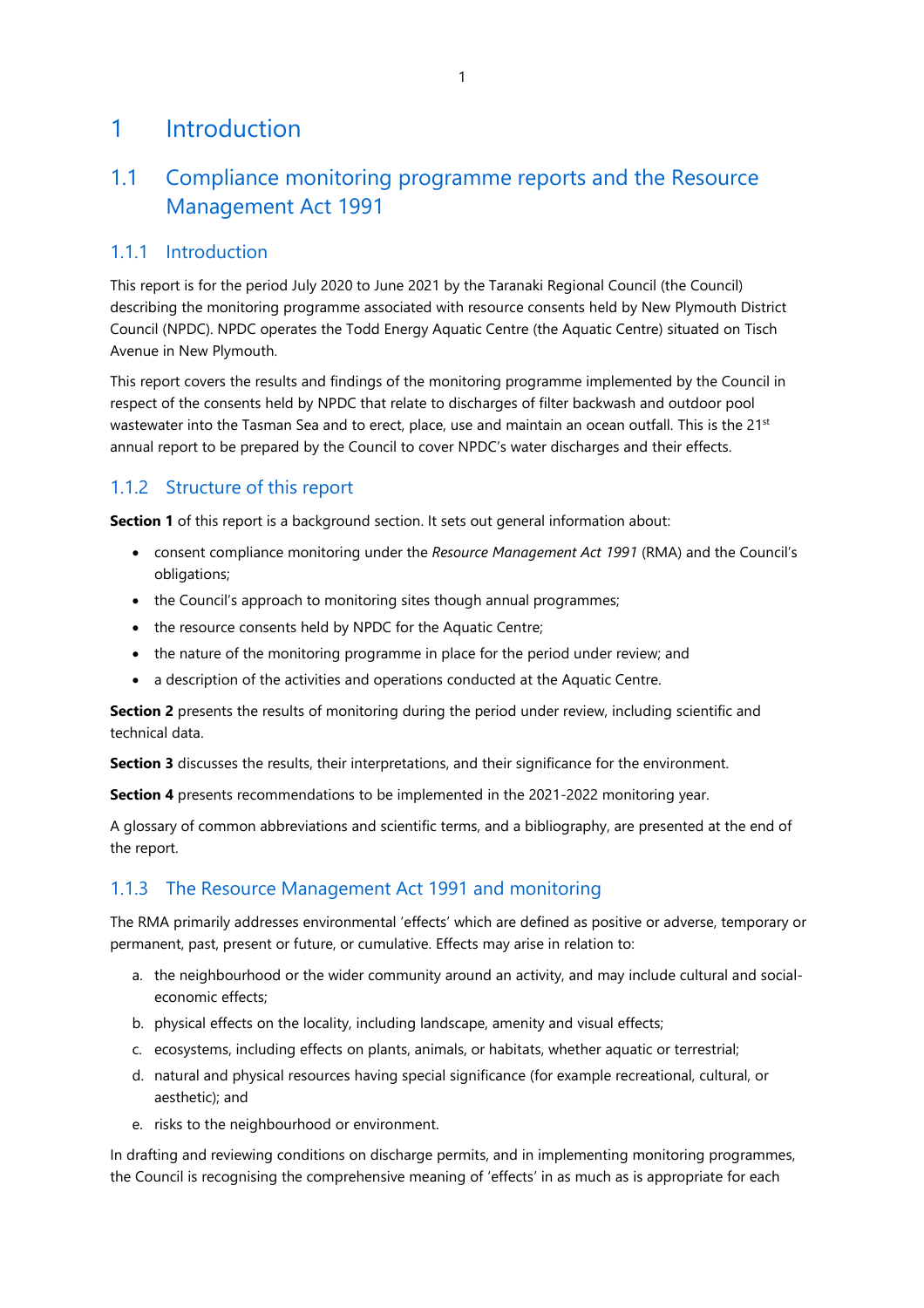activity. Monitoring programmes are not only based on existing permit conditions, but also on the obligations of the RMA to assess the effects of the exercise of consents. In accordance with Section 35 of the RMA, the Council undertakes compliance monitoring for consents and rules in regional plans, and maintains an overview of the performance of resource users and consent holders. Compliance monitoring, including both activity and impact monitoring, enables the Council to continually re-evaluate its approach and that of consent holders to resource management and, ultimately, through the refinement of methods and considered responsible resource utilisation, to move closer to achieving sustainable development of the region's resources.

### 1.1.4 Evaluation of environmental and administrative performance

Besides discussing the various details of the performance and extent of compliance by the NPDC, this report also assigns them a rating for their environmental and administrative performance during the period under review.

Environmental performance is concerned with actual or likely effects on the receiving environment from the activities during the monitoring year. Administrative performance is concerned with the NPDC's approach to demonstrating consent compliance in site operations and management including the timely provision of information to Council (such as contingency plans and water take data) in accordance with consent conditions.

Events that were beyond the control of the consent holder and unforeseeable (that is a defence under the provisions of the RMA can be established) may be excluded with regard to the performance rating applied. For example loss of data due to a flood destroying deployed field equipment.

The categories used by the Council for this monitoring period, and their interpretation, are as follows:

### Environmental Performance

- **High:** No or inconsequential (short-term duration, less than minor in severity) breaches of consent or regional plan parameters resulting from the activity; no adverse effects of significance noted or likely in the receiving environment. The Council did not record any verified unauthorised incidents involving environmental impacts and was not obliged to issue any abatement notices or infringement notices in relation to such impacts.
- **Good:** Likely or actual adverse effects of activities on the receiving environment were negligible or minor at most. There were some such issues noted during monitoring, from self-reports, or during investigations of incidents reported to the Council by a third party but these items were not critical, and follow-up inspections showed they have been dealt with. These minor issues were resolved positively, co-operatively, and quickly. The Council was not obliged to issue any abatement notices or infringement notices in relation to the minor non-compliant effects; however abatement notices may have been issued to mitigate an identified potential for an environmental effect to occur.

For example:

- High suspended solid values recorded in discharge samples, however the discharge was to land or to receiving waters that were in high flow at the time;
- Strong odour beyond boundary but no residential properties or other recipient nearby.
- **Improvement required**: Likely or actual adverse effects of activities on the receiving environment were more than minor, but not substantial. There were some issues noted during monitoring, from selfreports, or during investigations of incidents reported to the Council by a third party. Cumulative adverse effects of a persistent minor non-compliant activity could elevate a minor issue to this level. Abatement notices and infringement notices may have been issued in respect of effects.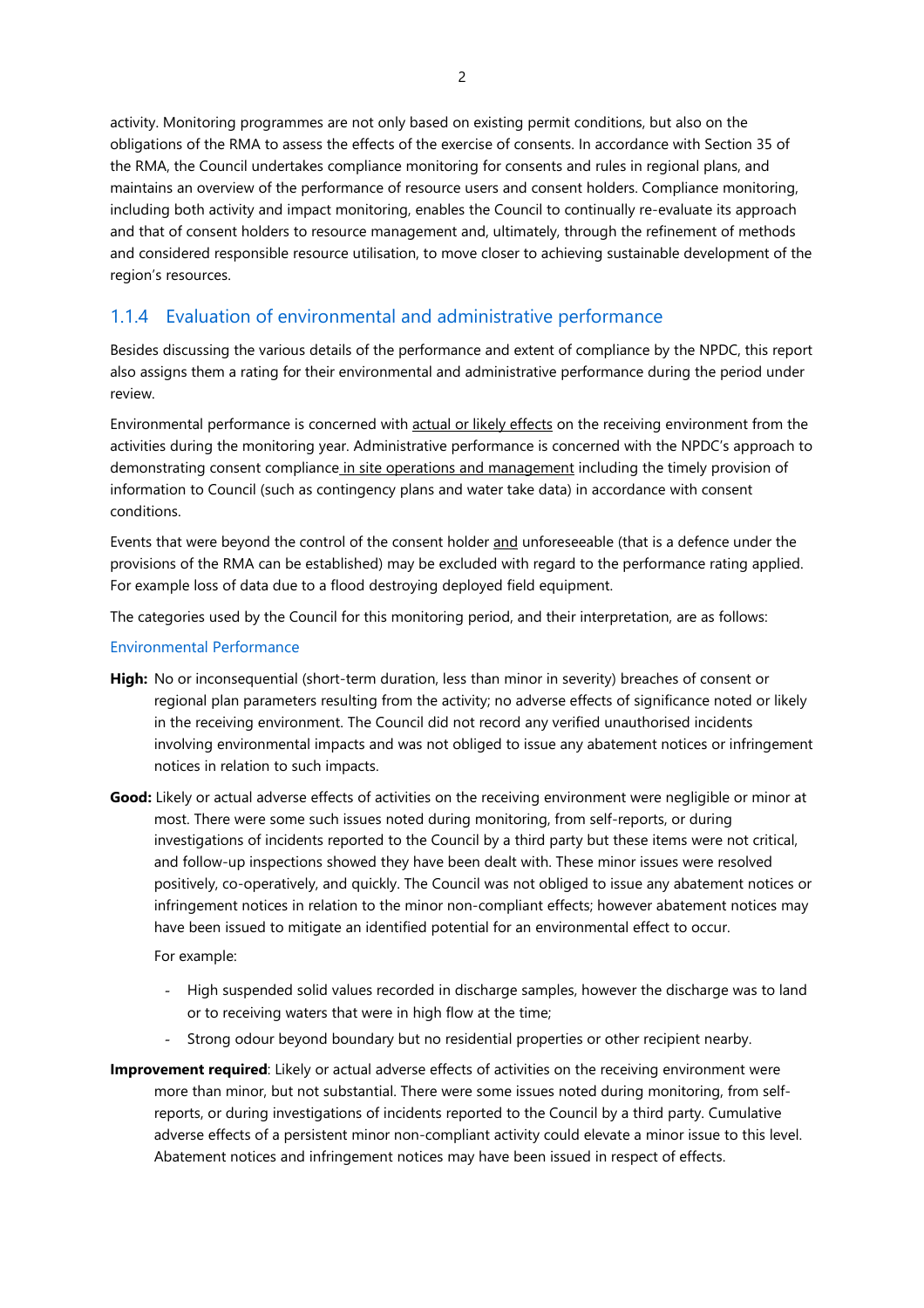**Poor:** Likely or actual adverse effects of activities on the receiving environment were significant. There were some items noted during monitoring, from self-reports, or during investigations of incidents reported to the Council by a third party. Cumulative adverse effects of a persistent moderate non-compliant activity could elevate an 'improvement required' issue to this level. Typically there were grounds for either a prosecution or an infringement notice in respect of effects.

#### Administrative performance

- **High:** The administrative requirements of the resource consents were met, or any failure to do this had trivial consequences and were addressed promptly and co-operatively.
- Good: Perhaps some administrative requirements of the resource consents were not met at a particular time, however this was addressed without repeated interventions from the Council staff. Alternatively adequate reason was provided for matters such as the no or late provision of information, interpretation of 'best practical option' for avoiding potential effects, etc.
- **Improvement required:** Repeated interventions to meet the administrative requirements of the resource consents were made by Council staff. These matters took some time to resolve, or remained unresolved at the end of the period under review. The Council may have issued an abatement notice to attain compliance.
- Poor: Material failings to meet the administrative requirements of the resource consents. Significant intervention by the Council was required. Typically there were grounds for an infringement notice.

For reference, in the 2020-2021 year, consent holders were found to achieve a high level of environmental performance and compliance for 86% of the consents monitored through the Taranaki tailored monitoring programmes, while for another 11% of the consents, a good level of environmental performance and compliance was achieved.1

### 1.2 Process description

 $\overline{a}$ 

The Aquatic Centre is located along the foreshore at Tisch Avenue, New Plymouth and consists of outdoor pools (including a main pool, diving pool and children's pools) and an indoor pool complex (Figure 1). The heated indoor aquatic centre was constructed in 1993 next to the existing outdoor facility and consists of a main pool, children's pool and spa pool.

The indoor facility has a diatomaceous earth filter which serves the main pool and four upright high pressure sand filters which serve the spa and the children's pools. At the time of construction, the diatomaceous earth filter waste was discharged into coastal waters, however this method was found to be environmentally unsatisfactory and was discontinued in late 1999. The solid waste from the diatomaceous earth filter is now removed from site using an effluent disposal contractor, and disposed of at the New Plymouth landfill.

Current wastewater management practice for the indoor pools is that backwash water from the spa and children's pools' sand filtration systems continues to be connected to the outfall and is discharged on a daily basis. The amount of water discharged is equivalent to approximately 120 L per minute and the total backwash cycle runs for around 5-10 minutes. The maximum volume of the discharge at 1,200 L is relatively insignificant in the context of the receiving environment, and the visual change is virtually inconspicuous due to the indoor nature of the pools and the frequency of backwashing, which is daily.

<sup>&</sup>lt;sup>1</sup> The Council has used these compliance grading criteria for more than 17 years. They align closely with the 4 compliance grades in the MfE Best Practice Guidelines for Compliance, Monitoring and Enforcement, 2018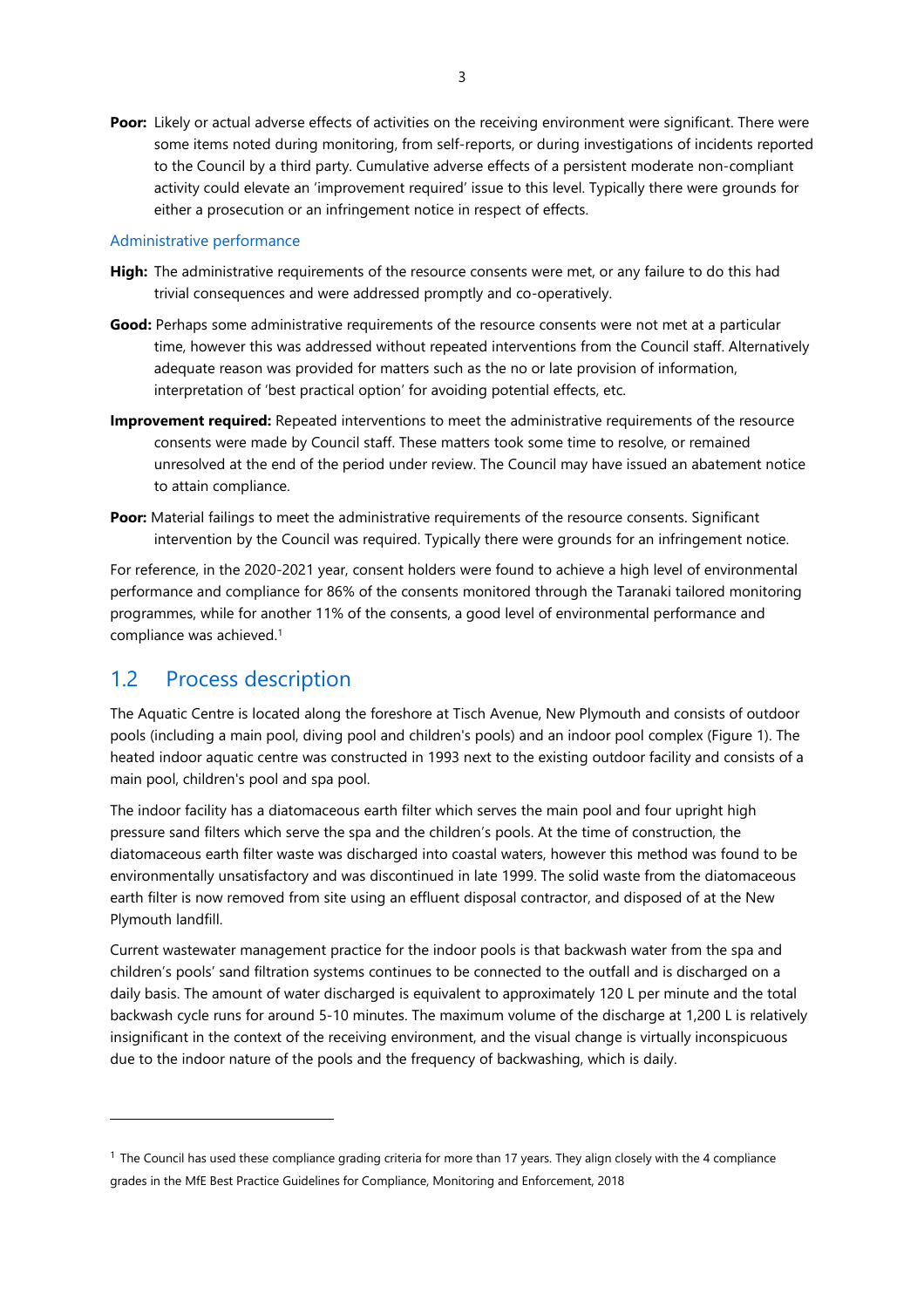

Figure 1 Location of the Aquatic Centre



Photo 1 Aquatic Centre ocean outfall along the intertidal zone of the Kawaroa Reef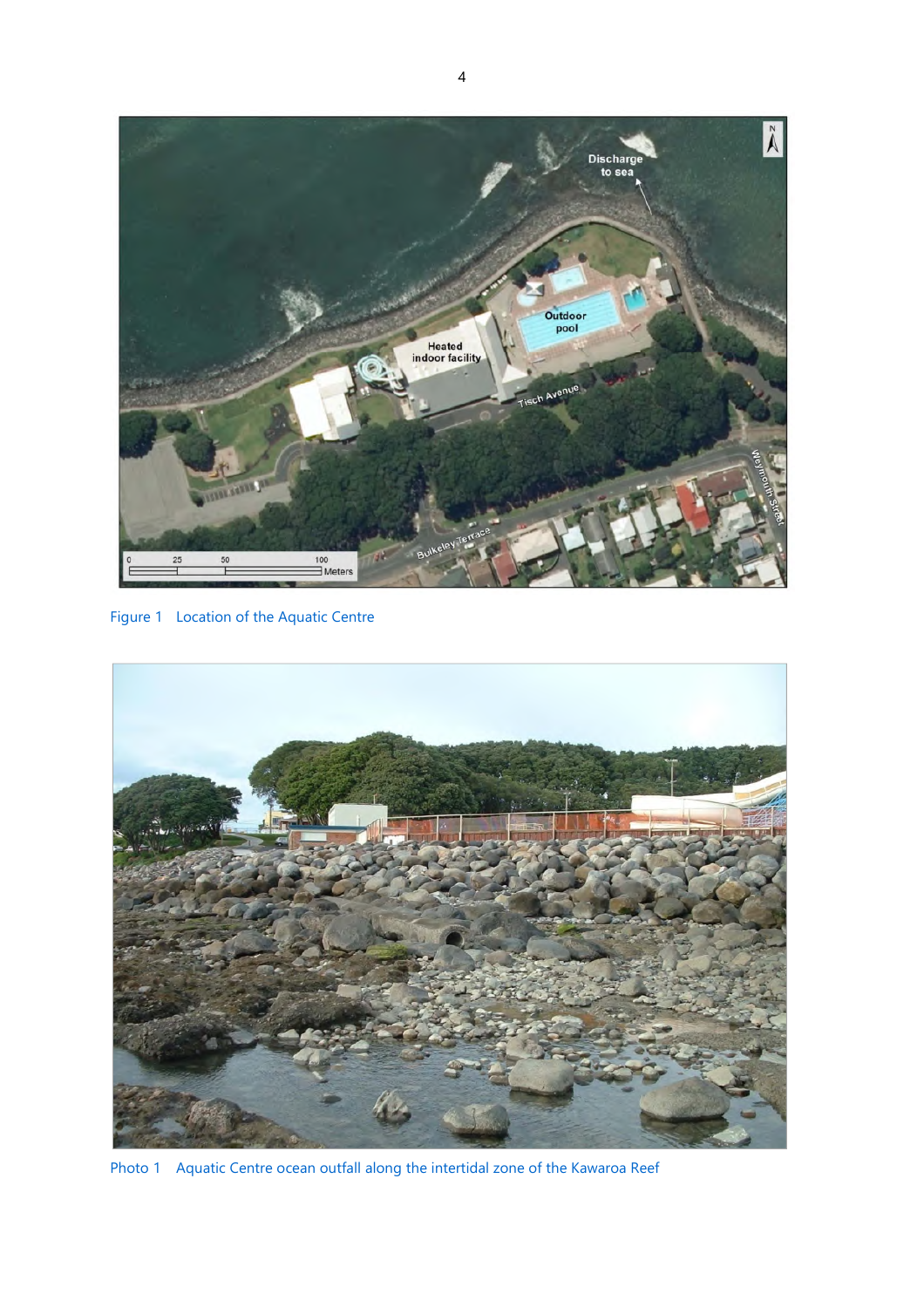Discharge of wastewater from the outdoor pool complex filtration system takes place via the original ocean outfall which is situated on the foreshore to the east of the facility (Photo 1). The outfall consists of a 300 mm diameter encased concrete pipe that discharges at approximately mid-tide level. This structure was constructed in 1962 and has been in use ever since for the purpose of backwashing the outdoor pool filters. The outdoor pools are served by two large open gravity sand filters, which are located at the eastern end of the outdoor complex. These are air scoured and then backwashed through the outfall at high tide. Volumes of backwash water are significant (generally 22  $\text{m}^3$ ) and the discharge can be a muddy colour for a short time. In the peak of the season, backwashes may be as frequent as 1-2 per week, but generally it is normal to backwash the outdoor pools approximately every two weeks during the summer season (Labour weekend through to Easter).

The outdoor pools are emptied once per year, generally at the start of May, for the purpose of cleaning and maintenance. The discharge of pool water is free of chlorine, as the pools are not in use for at least a week prior to discharge. The pools are cleaned by mechanical methods, including water blasting, and do not involve the use of chemical cleaners. Mutton cloths are placed over the drains during water blasting and cleaning to catch all loose paint chips. The pool cleanings are discharged via the outfall.

Both the indoor and outdoor complexes are chlorinated using chlorine gas, which is contained in two separate 920 kg cylinders and chlorinator systems; one at the eastern boundary and one at the western boundary of the site. From time to time the chlorine gas is complemented by the manual dosing of calcium or sodium hypochlorite.

During July 2004 a medium pressure UV disinfection system was installed at the Aquatic Centre. This has resulted in savings on chemical, heating, maintenance and water costs. The use of the UV system reduces the level of chloramines (combined chlorine compounds), which are the cause of the unpleasant chlorine smells in pools. Since the installation of the system the chlorine levels in the pool have decreased by 3 to 5 times to a level typically below 0.3 ppm. The water is also clearer and less milky, with bacterial levels dropping from low to nearly zero due to the water going through the UV system several times a day.

### 1.3 Resource consents

NPDC holds two resource consents, the details of which are summarised in the table below. Summaries of the conditions attached to each permit are set out in Section 3 of this report.

A summary of the various consent types issued by the Council is included in Appendix I, as are copies of all permits held by NPDC in relation to the Aquatic Centre during the period under review.

| Consent<br>number | <b>Purpose</b>                                                                                                              | Granted          | <b>Review</b>                                                | <b>Expires</b> |
|-------------------|-----------------------------------------------------------------------------------------------------------------------------|------------------|--------------------------------------------------------------|----------------|
| 2339-4.0          | To discharge public swimming pool<br>wastewater and filter backwash wastewater<br>via an ocean outfall into the Tasman Sea. | 6 August<br>2014 | June 2026, and in<br>accordance with special<br>condition 10 | 1 June<br>2032 |
| 4588-3.0          | To occupy the Coastal Marine Area with an<br>ocean outfall from the New Plymouth<br>Aquatic Centre.                         | 6 August<br>2014 | June 2026                                                    | 1 June<br>2032 |

Table 1 Resource consents held by NPDC in relation to wastewater discharges to the marine environment from the Aquatic Centre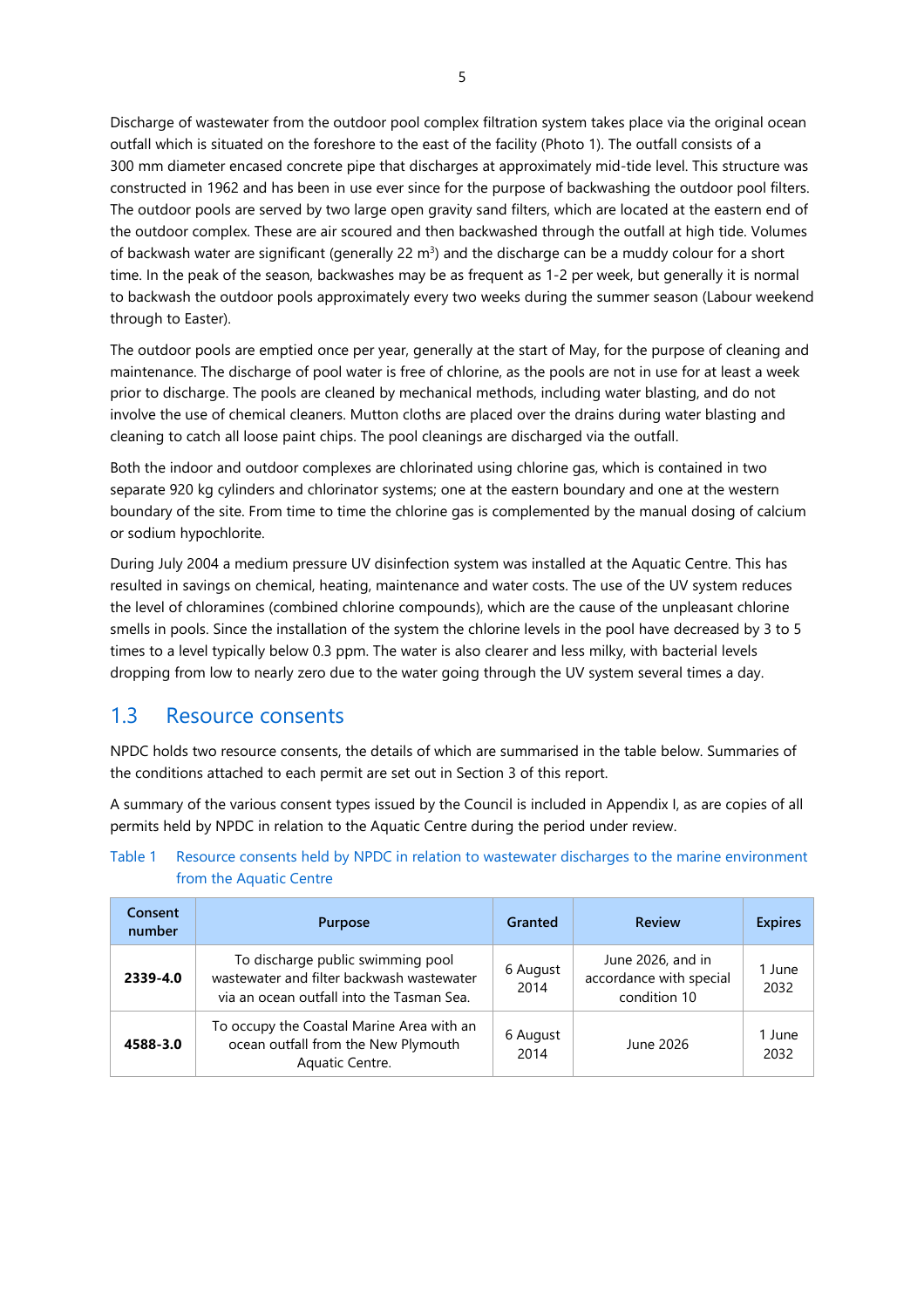## 1.4 Monitoring programme

### 1.4.1 Introduction

Section 35 of the RMA sets obligations upon the Council to gather information, monitor and conduct research on the exercise of resource consents within the Taranaki region. The Council is also required to assess the effects arising from the exercising of these consents and report upon them.

The Council may therefore make and record measurements of physical and chemical parameters, take samples for analysis, carry out surveys and inspections, conduct investigations and seek information from consent holders.

The monitoring programme for the Aquatic Centre consisted of four primary components.

### 1.4.2 Programme liaison and management

There is generally a significant investment of time and resources by the Council in:

- ongoing liaison with resource consent holders over consent conditions and their interpretation and application;
- discussion over monitoring requirements;
- preparation for any consent reviews, renewals or new consent applications;
- advice on the Council's environmental management strategies and content of regional plans; and
- consultation on associated matters.

### 1.4.3 Site inspections

The Aquatic Centre was visited five times during the monitoring period. The Aquatic Centre was visited for chemical sampling then on the next available low tide visited for a marine ecological inspection, for both the indoor and outdoor pool emptying. The aquatic centre was also visited once for a non-compliance follow up marine ecological inspection. A site inspection was carried out during one of these visits, including an inspection of the maintenance shed and the ocean outfall. With regard to the consent for the discharge to water, the main points of interest were plant processes with potential or actual discharges to receiving watercourses, including contaminated stormwater and process wastewaters. The neighbourhood was surveyed for environmental effects.

### 1.4.4 Chemical sampling

The Council undertook sampling of both discharges from the site, and the water quality in the receiving environment.

Sampling occurred in conjunction with one of the backwash discharge of the outdoor pools, and emptying of the outdoor pools. On both occasions, the collection of discharge samples was followed by the collection of seawater samples. All samples were analysed for chlorine, pH, oil and grease, and suspended solids.

### 1.4.5 Marine ecological inspections

Inspections of the marine low tide biota around the vicinity of the ocean outfall were undertaken after the backwash discharge and emptying of the outdoor pools to assess compliance with condition 6(d) of the discharge permit.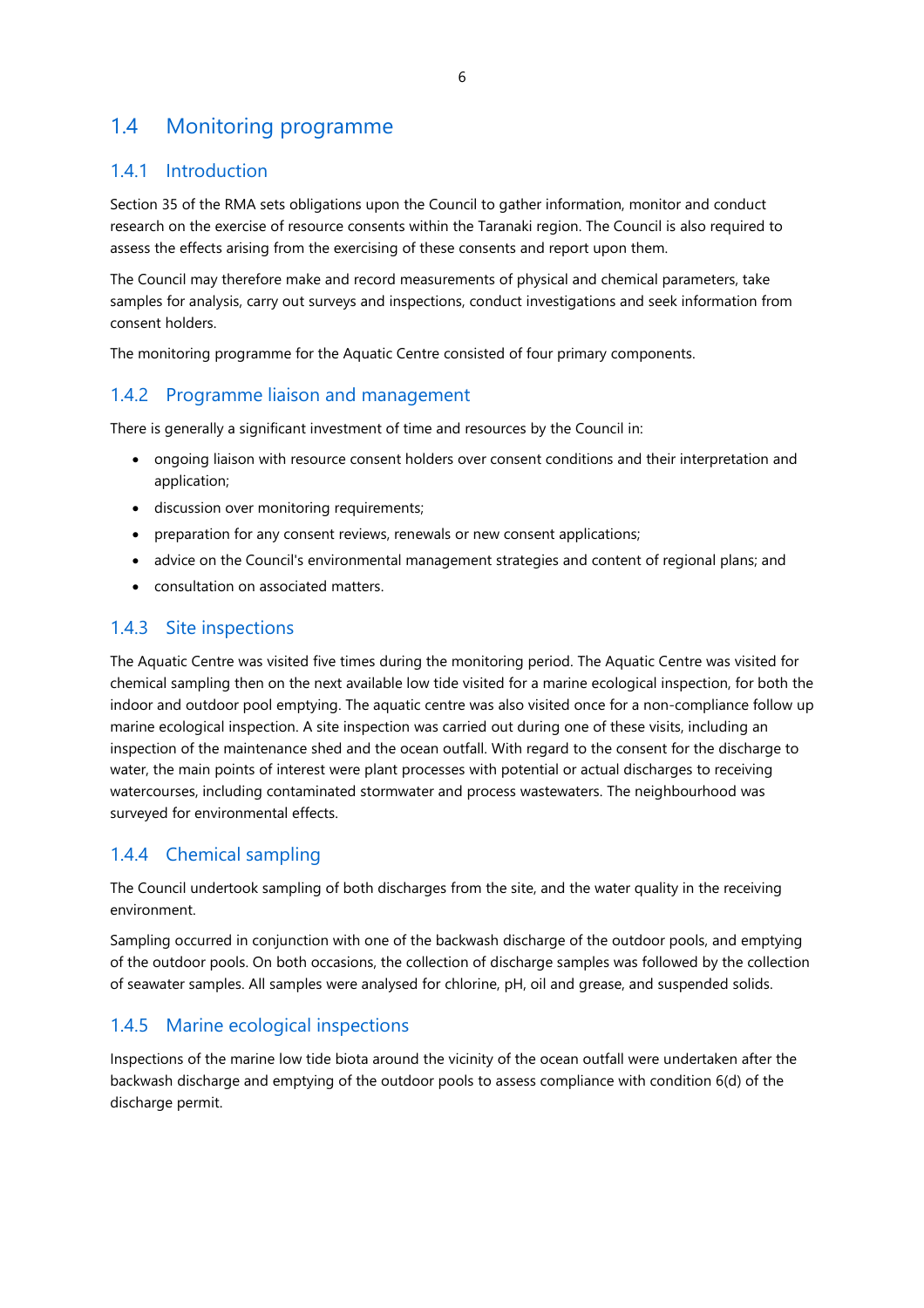## 2 Results

## 2.1 Site inspection

A site inspection of the Aquatic Centre was conducted on 12 February 2021. The chemical storage sheds were found to be in a tidy condition with chemicals stored on wooden pallets off the ground. Overall the pool and chemical areas were tidy and in good condition.

The ocean outfall was also inspected during the site visit and found to be compliant with consent conditions. Although the structural integrity of the ocean outfall has declined in recent years, the inspection indicated little change since a 2.4 m length of the structure dislodged in the 2016-2017 year.

## 2.2 Chemical sampling

### 2.2.1 Backwash discharge sampling

On Tuesday 12 February 2021, a Council Officer visited the Aquatic Centre at 09:00 am (DST) in order to sample the backwash discharge. High tide was at 11:16 am (3.5 m). The backwash commenced at 09:16 am. The backwash discharge sample was yellow-brown in colour, slightly turbid and had a chlorine odour. A shoreline water sample was collected approximately 5 m east of the outfall at 09:40 am. The inshore waters were slightly brown-green, with moderate swell.

The results of the backwash discharge samples are presented in Table 2.

Table 2 Results of the backwash discharge sample (STW001078) and shoreline water sample (SEA902051), collected on 12 February 2021

| Parameter        | Unit             | <b>Backwash discharge</b><br>[STW001078] | 5 m east of outfall<br>[SEA902051] |                      |
|------------------|------------------|------------------------------------------|------------------------------------|----------------------|
|                  |                  | <b>Result</b>                            | <b>Result</b>                      | <b>Consent limit</b> |
| Temperature      | °C               | 25.6                                     | 18.2                               |                      |
| Free chlorine    | g/m <sup>3</sup> | 2.02                                     | <0.07                              |                      |
| Total chlorine   | g/m <sup>3</sup> | 2.15                                     | <0.07                              | 0.1                  |
| рH               | pH               | 7.8                                      | 8.1                                |                      |
| Suspended solids | g/m <sup>3</sup> | $<$ 3                                    | 29                                 |                      |
| Oil and grease   | g/m <sup>3</sup> | 35                                       | $\lt$ 4                            |                      |

The backwash discharge sample contained elevated concentrations of chlorine and oil and grease (Table 2). The concentration of chlorine and oil and grease in the shoreline sample were below the laboratory detection and applicable consent limits (2339-4). The pH was within the typical range for seawater. The sample contained a high concentration of suspended solids, most likely attributed to the turbulent conditions of the high energy inshore waters along the coast. The sea did not appear discoloured or otherwise adversely affected by the discharge at the time the samples were taken.

### 2.2.2 Emptying of outdoor pools

On the morning of Monday 17 May 2021, a Council Officer visited the Aquatic Centre in order to sample the outdoor pool prior to it being emptied for winter. Samples were collected at 07:55 am (NZST). The pool water was slightly turbid green, due to the algae that was beginning to grow in the absence of chlorine treatment (Photo 2). The concentration of total chlorine remaining in the pool water was below the laboratory detection limit (< 0.07  $g/m<sup>3</sup>$ ). TEAC staff advised that the first batch of pool water was to be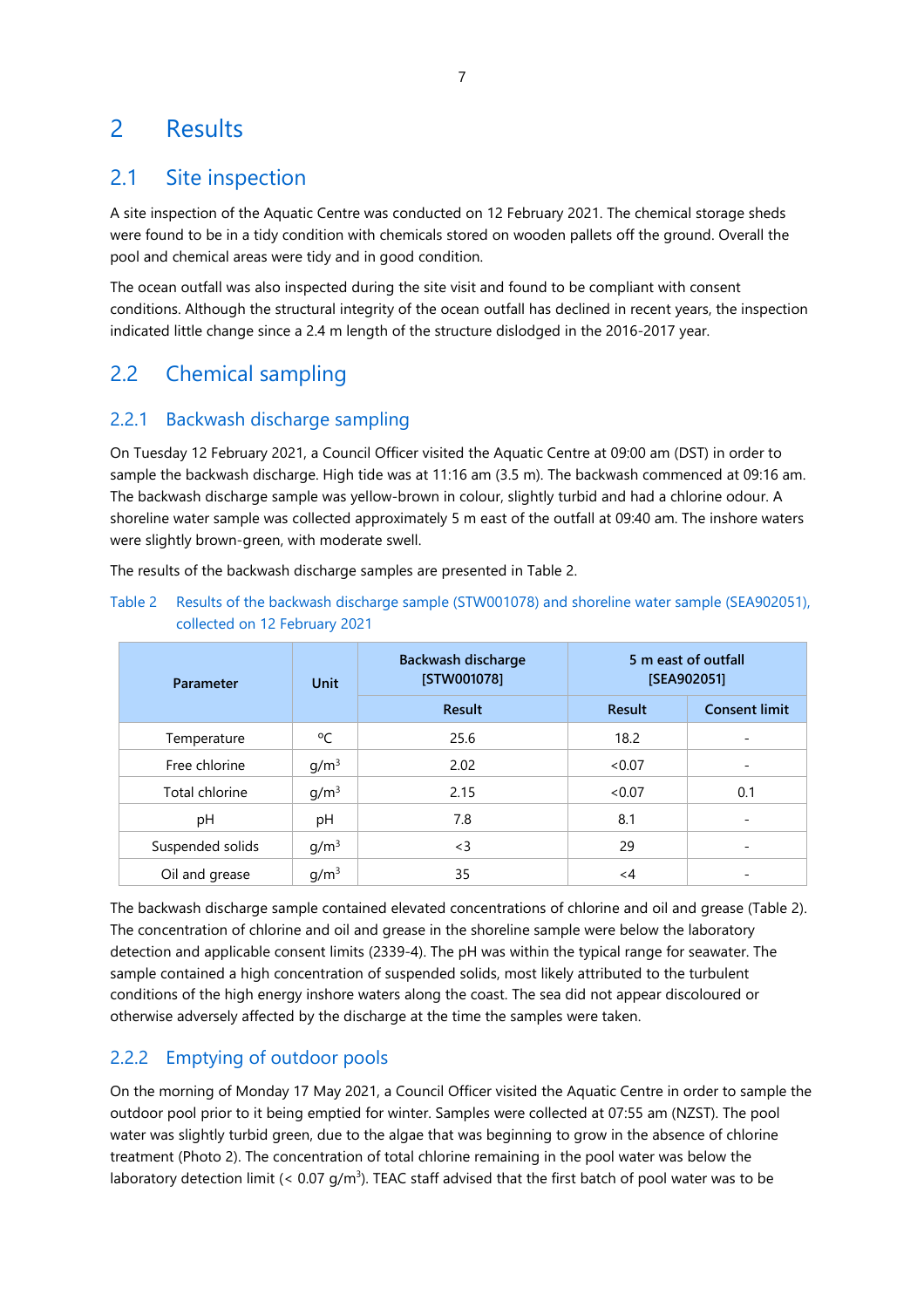released from 12:00 pm to 16:00 pm on Tuesday 18 May (high tide on this day was at 14:00 pm (2.8 m)). A sample of the receiving water was not collected while the pool was discharging due to unsafe sea conditions (3.3 m swell). However, given the low chlorine, suspended solids and oil and grease concentrations, it is highly unlikely that the discharge would have caused any measurable adverse effects on the receiving waters (especially considering the turbulent sea conditions).

The results of the pool water sample is presented in Table 3.

| Parameter        | Unit             | Outdoor pool water sampler<br>[STW001079]<br><b>Result</b> | <b>Consent limit</b> |
|------------------|------------------|------------------------------------------------------------|----------------------|
| Temperature      | °C               | 15.6                                                       |                      |
| Free chlorine    | g/m <sup>3</sup> | < 0.07                                                     |                      |
| Total chlorine   | g/m <sup>3</sup> | < 0.07                                                     | 0.5                  |
| рH               | pH               | 8.1                                                        | $6.0 - 9.0$          |
| Suspended solids | g/m <sup>3</sup> | $<$ 3                                                      | 100                  |
| Oil and grease   | q/m <sup>3</sup> | $\leq 4$                                                   | 15                   |

Table 3 Results of the outdoor pool sample (STW001079) collected on 17 May 2021



Photo 2 TEAC main outdoor pool, 17 May 2021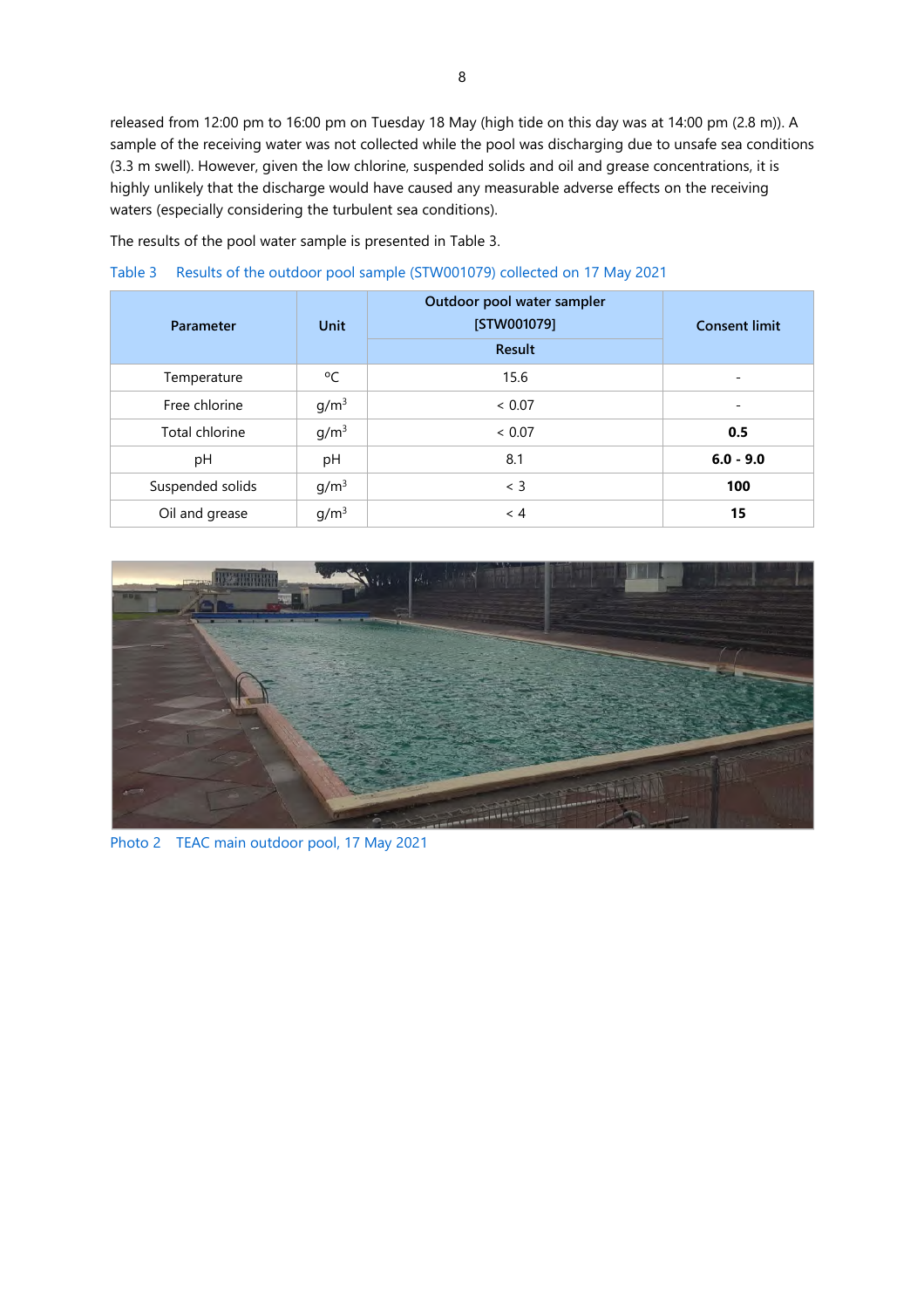## 2.3 Marine ecological inspections

Two marine ecological inspections were conducted on Kawaroa Reef in the vicinity of the outfall during the 2020-21 monitoring period.

The first inspection (post backwash discharge) was completed 06:05 am (DST) on 13 February 2021 (low tide 0.4m @ 05:45 am), and there was a clear, odourless flow discharging from the outfall at a low rate. There were no objectionable odours or conspicuous films or scums at the discharge point. No environmental effects were detected at this time and the composition of intertidal species identified during this inspection was considered normal for this environment. Despite no adverse effects being detected beyond the mixing zone, it is recommended that the backwash discharge be redirected to sewer as soon as practicable.

The second inspection (post outdoor pool emptying) was due to be completed 09:40 am (NZST) on 20 May 2021 (low tide 1.1m @ 09:59 am), however the outfall was still discharging water at a low-moderate rate and was bright green in colour. The discharge was non-compliant given it was occurring outside of the authorised tidal window and the discoloration resulting from it (see Section 2.4). The reef inspection was postponed to the following day in order to identify any lasting effects on the reef as a result of the noncompliant discharge.

The follow-up ecological inspection was carried out at 08:30 am (NZST) on 21 May 2021 (low tide 1.0m @ 11:01 am). The intertidal rock pools downstream of the discharge had been flushed by two high tides and appeared clean and clear (Photo 3). The composition of intertidal species identified during the inspection was considered normal for this type of environment. No adverse effects on local intertidal communities were observed beyond the 5 m mixing zone as a result of the outdoor pool discharge.

Copies of the marine ecological inspection reports are available from the Council upon request.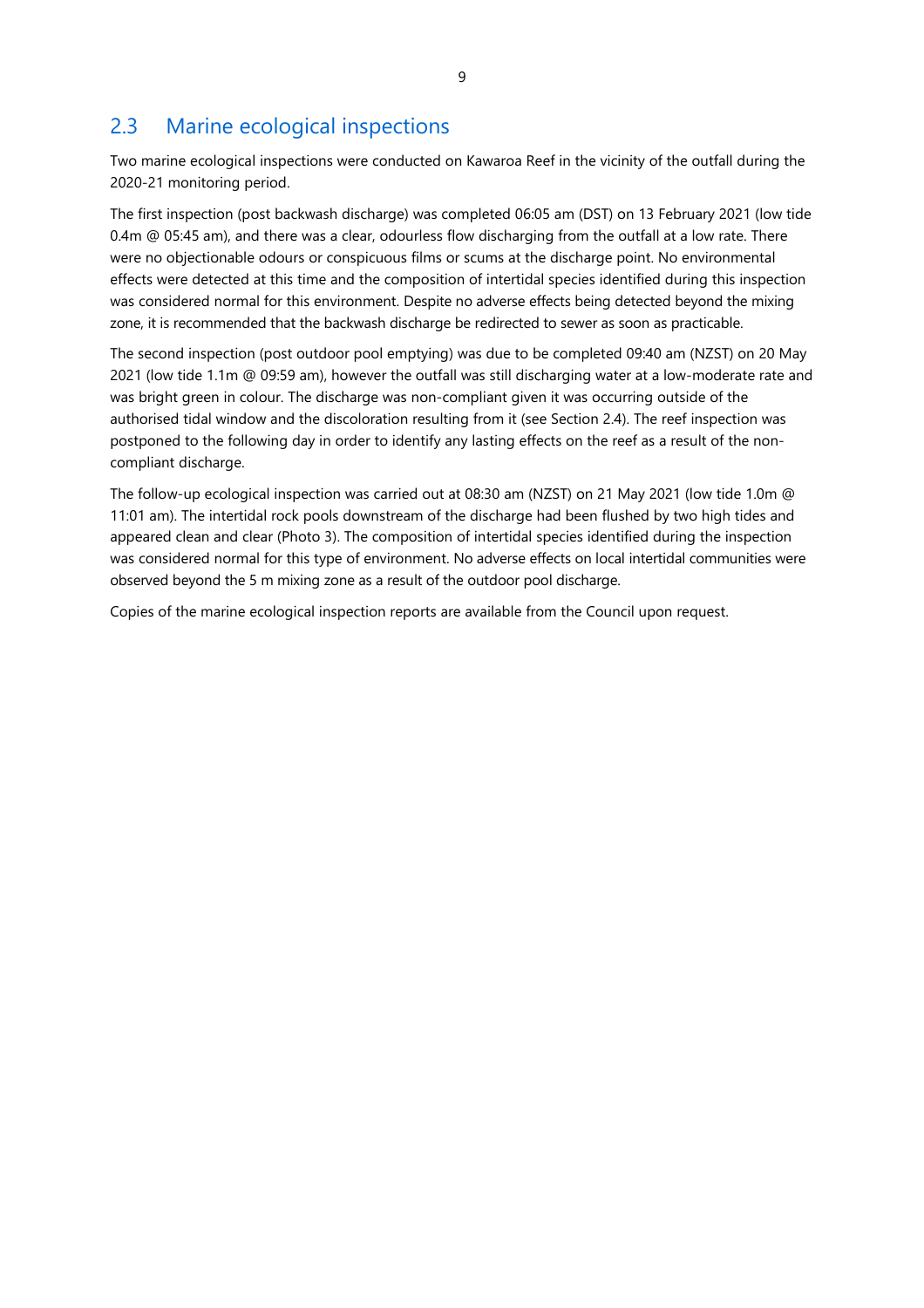

Photo 3 Kawaroa Reef, 21 May 2021

## 2.4 Incidents, investigations, and interventions

The monitoring programme for the year was based on what was considered to be an appropriate level of monitoring, review of data, and liaison with NPDC. During the year matters may arise which require additional activity by the Council, for example provision of advice and information, or investigation of potential or actual causes of non-compliance or failure to maintain good practices. A pro-active approach, that in the first instance avoids issues occurring, is favoured.

For all significant compliance issues, as well as complaints from the public, the Council maintains a database record. The record includes events where the individual/organisation concerned has itself notified the Council. Details of any investigation and corrective action taken are recorded for non-compliant events.

Complaints may be alleged to be associated with a particular site. If there is potentially an issue of legal liability, the Council must be able to prove by investigation that the identified individual/organisation is indeed the source of the incident (or that the allegation cannot be proven).

Table 4 sets out details of any incidents recorded, additional investigations, or interventions required by the Council in relation to the Aquatic Centre's activities during the 2020-21 monitoring period. This table presents details of all events that required further investigation or intervention regardless of whether these were found to be compliant or not.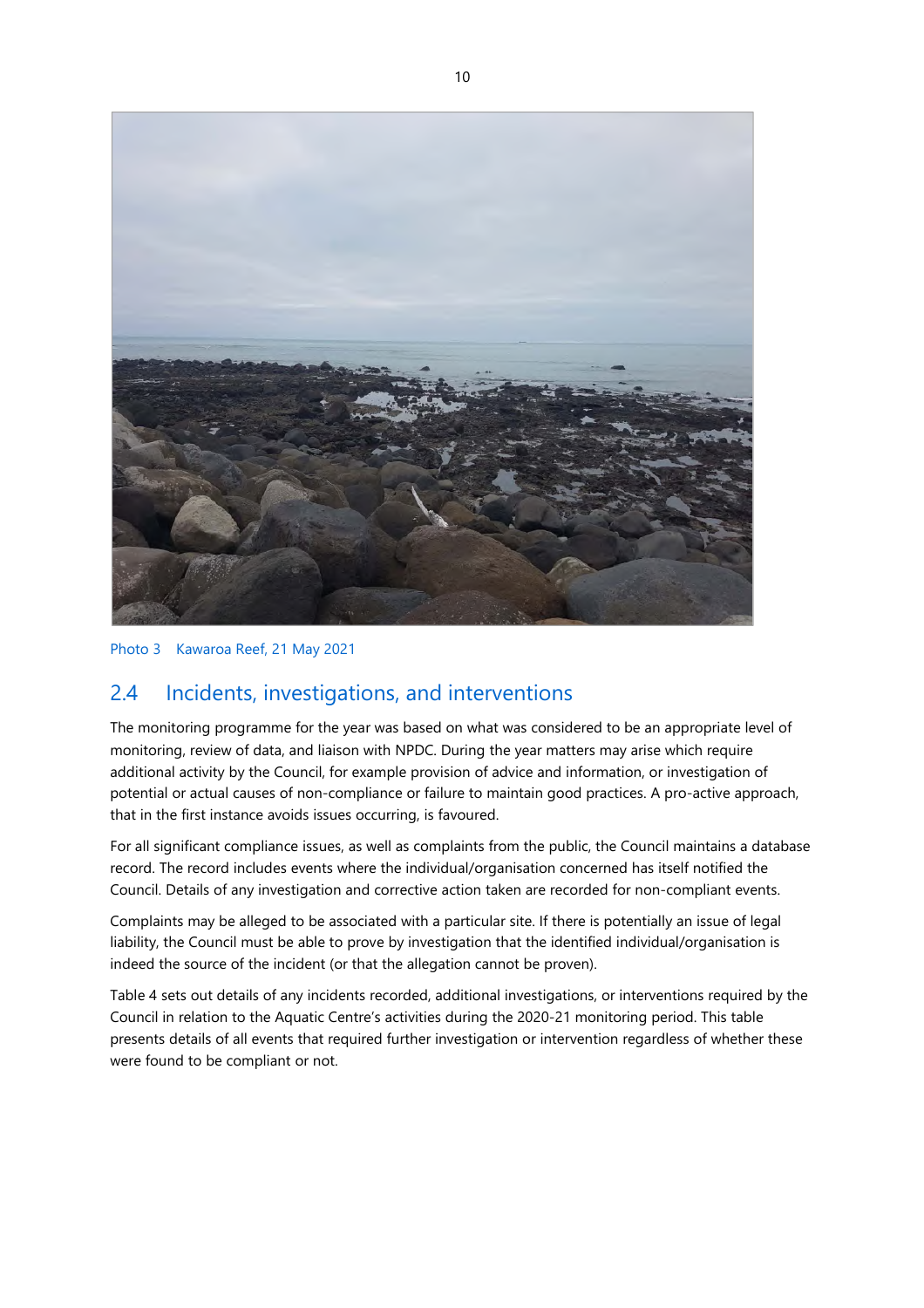| Date        | <b>Details</b>                                                                                                                                                 | Compliant<br>(Y/N) | <b>Enforcement Action</b><br>Taken? | Outcome                                                                                                                    |
|-------------|----------------------------------------------------------------------------------------------------------------------------------------------------------------|--------------------|-------------------------------------|----------------------------------------------------------------------------------------------------------------------------|
| 20 May 2021 | Unauthorised discharge<br>continuing outside of<br>tidal window which also<br>resulted in the<br>discolouration of rock<br>pools downstream of<br>the outfall. | N                  | ٧                                   | No lasting adverse effects on<br>local intertidal communities<br>observed.<br><b>Abatement Notice</b><br>EAC-24199 issued. |

Table 4 Incidents, investigations, and interventions summary table

The second marine ecological inspection was set to be carried out at 09:40 am (NZST) on 20 May 2021 (low tide 1.1m @ 09:59 am), however upon arrival at the reef at 09:40 am the outfall was still discharging water at a low-moderate rate and was bright green in colour. The rock pools on the reef downstream of the outfall were significantly discoloured bright green, with some scum and foam also observed (Photo 4). The discolouration was evident to approximately 30m downstream of the outfall. This was raised at the time with the TEAC Manager who sent another staff member out to inspect. The staff member noted that the discharge was likely due to staff water blasting algae off the outdoor pool surfaces. At this stage the main outdoor pool was two-thirds clean, and other small pools were still to be cleaned. The Council Officer advised that this discharge was non-compliant with NPDC's resource consent conditions, and that the water blasting would need to wait until it was within two hours either side of high tide (Special Condition 8), provided the discharge did not have any adverse effects on the receiving waters (Special Condition 6).

An Inspection Notice and letter of non-compliance were sent to NPDC asking them to explain the reason for the discharge and the response was found to be unsatisfactory. There have been a number of unauthorised discharges from the facility onto Kawaroa Reef in recent years which have been attributed to shortcomings in management and staff training regarding the marine outfall and the requirements of Resource Consent 2339-4. As a result Abatement Notice EAC-24199 was issued and NPDC has been asked to undertake steps including, but not limited to, management and staff training with regards to discharges out of the marine outfall to ensure compliance with Resource Consent 2339-4.

NPDC have acknowledged the receipt of Abatement Notice EAC24199 and are working to put the following measures in place:

- formulating a training session for any staff that may require knowledge of the stormwater network on site and the resource consent requirements;
- adding a section in the Aquatic Centre Operations Manual covering details of resource consent conditions and the location of valves discharging from the outdoor pools to the outfall pipe, as well as details of procedures to follow when emptying pools, waterblasting pools and painting pools;
- marking the manhole covers where the valves are located with a blue fish symbol to indicate these valves discharge to stormwater outfall as an additional step to inform others that the pipes discharge directly to the sea;
- ensuring external contractors undertaking works at the facility are aware of their obligations in relation to the outfall through the contractor induction process.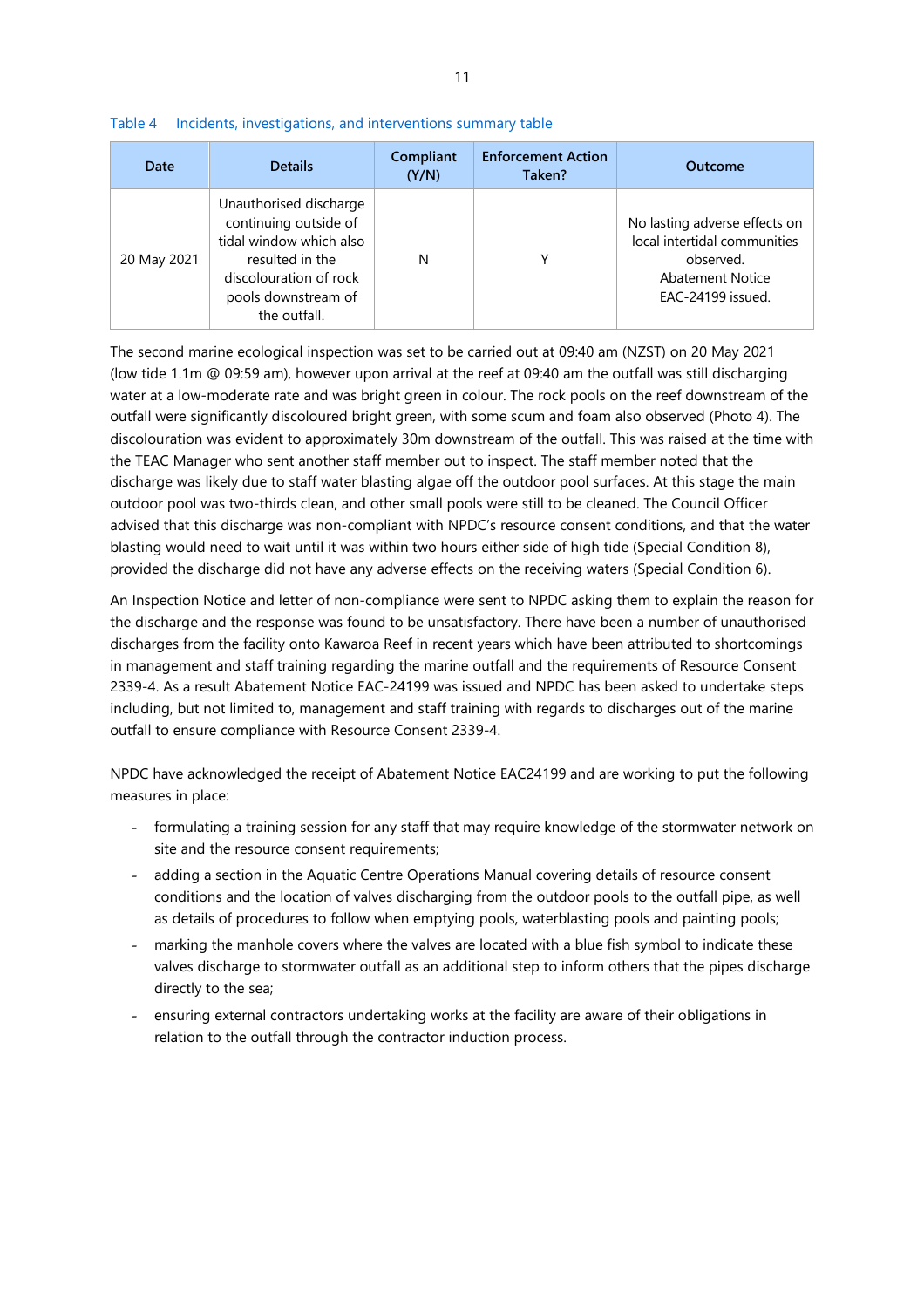

Photo 4 Intertidal rock pools downstream of the outfall which were bright green from pool discharge on 20 May 2021 (left), but had cleared by 21 May 2021 (right)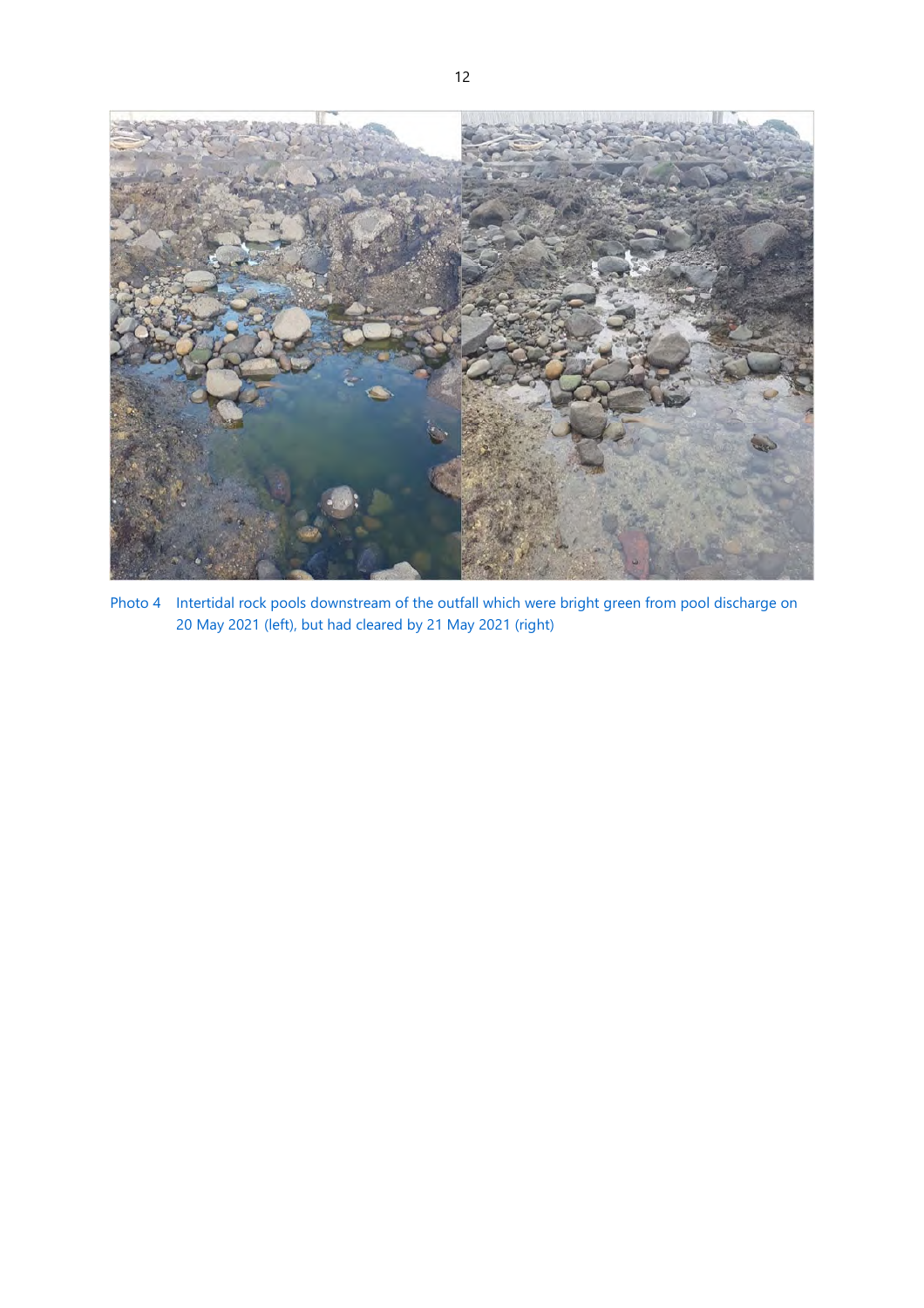## 3 Discussion

## 3.1 Discussion of site performance

The Aquatic Centre was managed in compliance with consent conditions for the majority of the period under review. One instance of non-compliance was discovered during the monitoring year however, as discussed in section 2.4. An abatement notice was issued requiring NPDC to comply with the conditions of discharge consent 2339-4.

## 3.2 Environmental effects of exercise of consents

Sample results from the indoor and outdoor pool water and coastal waters adjacent to the outfall were compliant with consent limits.

Neither of the routine wastewater discharges that were monitored in the period under review appeared to have any long-term significant effects on the ecology of the Kawaroa Reef beyond the designated mixing zone. The second marine ecological inspection found the outfall was discharging bright green water outside of the allowed tidal window, which extended to the rock pools downstream of outfall (see section 2.4). These had cleared by the time the follow-up ecological inspection was carried out and appeared to have no lasting adverse effects on local intertidal communities.

The shortening of the ocean outfall, identified during the 2016-2017 monitoring year, has resulted in discharges from the facility occurring in shallower areas, higher up the rocky intertidal shore of the Kawaroa Reef. Ecological monitoring in the vicinity of the outfall indicates that the shortening of the ocean outfall has not adversely affected the ecology of the Kawaroa Reef.

## 3.3 Evaluation of performance

A tabular summary of the consent holder's compliance record for the year under review is set out in Table 5 and Table 6.

### Table 5 Summary of performance for consent 2339-4.0

| Purpose: Discharge swimming pool wastewater and filter backwash wastewater |                                                                            |                                                            |                         |  |  |
|----------------------------------------------------------------------------|----------------------------------------------------------------------------|------------------------------------------------------------|-------------------------|--|--|
|                                                                            | <b>Condition requirement</b>                                               | Means of monitoring during period under<br>review          | Compliance<br>achieved? |  |  |
| 1.                                                                         | Best practice to prevent or<br>minimise adverse effects                    | Inspections and correspondence                             | Yes                     |  |  |
| 2.                                                                         | Limits on volume and<br>frequency of discharge                             | Not assessed during period under review                    | N/A                     |  |  |
| 3.                                                                         | No chemicals added to pool<br>within seven days prior to<br>discharge      | Samples collected                                          | Yes                     |  |  |
| 4.                                                                         | Limits on discharge<br>constituents                                        | Samples collected                                          | Yes                     |  |  |
| 5.                                                                         | Council notified by the Aquatic<br>Centre seven days prior to<br>discharge | Aquatic Centre communicating with the<br>Council via email | Yes                     |  |  |
| 6.                                                                         | Effects not observed beyond<br>mixing zone                                 | Inspection                                                 | No                      |  |  |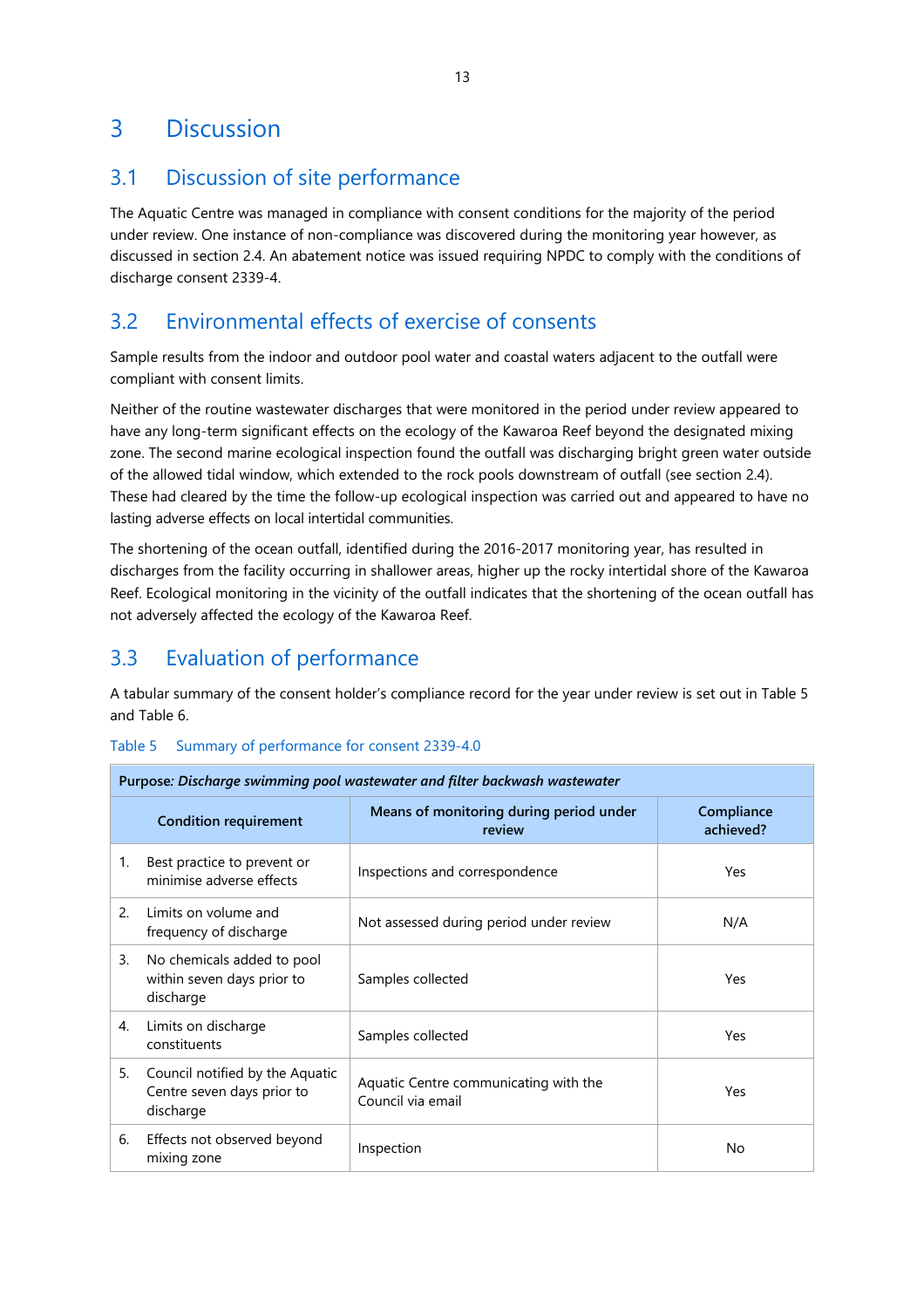| Purpose: Discharge swimming pool wastewater and filter backwash wastewater |                                                                                                                                |                                                                             |      |  |  |  |
|----------------------------------------------------------------------------|--------------------------------------------------------------------------------------------------------------------------------|-----------------------------------------------------------------------------|------|--|--|--|
|                                                                            | <b>Condition requirement</b>                                                                                                   | Compliance<br>achieved?                                                     |      |  |  |  |
| 7.                                                                         | Chlorine concentration limit<br>beyond mixing zone                                                                             | Samples collected                                                           | Yes  |  |  |  |
| 8.                                                                         | Discharge to occur within two<br>hours of high tide                                                                            | Inspection                                                                  | No.  |  |  |  |
| 9.                                                                         | Contingency plan                                                                                                               | Plan reviewed in June 2016                                                  | Yes  |  |  |  |
|                                                                            | 10. Option for review of consent<br>Not reviewed<br>N/A                                                                        |                                                                             |      |  |  |  |
|                                                                            | Overall assessment of consent compliance and environmental performance in respect<br><b>Improvement Req</b><br>of this consent |                                                                             |      |  |  |  |
|                                                                            |                                                                                                                                | Overall assessment of administrative performance in respect of this consent | High |  |  |  |

### N/A = not applicable

### Table 6 Summary of performance for consent 4588-3.0

| Purpose: To erect, place and maintain an ocean outfall |                                                                                                              |                                                   |                                                                               |  |  |  |
|--------------------------------------------------------|--------------------------------------------------------------------------------------------------------------|---------------------------------------------------|-------------------------------------------------------------------------------|--|--|--|
|                                                        | <b>Condition requirement</b>                                                                                 | Means of monitoring during period under<br>review | Compliance<br>achieved?                                                       |  |  |  |
| 1.                                                     | Notification prior to changes to<br>nature or scale of structure                                             | Inspection                                        | Yes                                                                           |  |  |  |
| 2.                                                     | Maintenance of structure                                                                                     | Inspection                                        | Yes – although<br>condition of outfall<br>has deteriorated in<br>recent years |  |  |  |
| 3.                                                     | Review of consent conditions                                                                                 | Not reviewed                                      | N/A                                                                           |  |  |  |
|                                                        | Overall assessment of consent compliance and environmental performance in respect<br>Good<br>of this consent |                                                   |                                                                               |  |  |  |
|                                                        | Overall assessment of administrative performance in respect of this consent<br>High                          |                                                   |                                                                               |  |  |  |

#### N/A = not applicable

### Table 7 Evaluation of environmental performance by NPDC from 2010-2020

| Year      | Consent no | <b>High</b> | Good | Improvement req          | Poor |
|-----------|------------|-------------|------|--------------------------|------|
|           | 2339       |             |      |                          |      |
| 2010-2011 | 4588       |             |      | $\qquad \qquad -$        |      |
|           | 2339       |             |      | $\overline{\phantom{0}}$ |      |
| 2011-2012 | 4588       |             |      |                          |      |
|           | 2339       |             | -    | -                        |      |
| 2012-2013 | 4588       |             |      | $\qquad \qquad -$        |      |
|           | 2339       |             |      | -                        |      |
| 2013-2014 | 4588       |             |      |                          |      |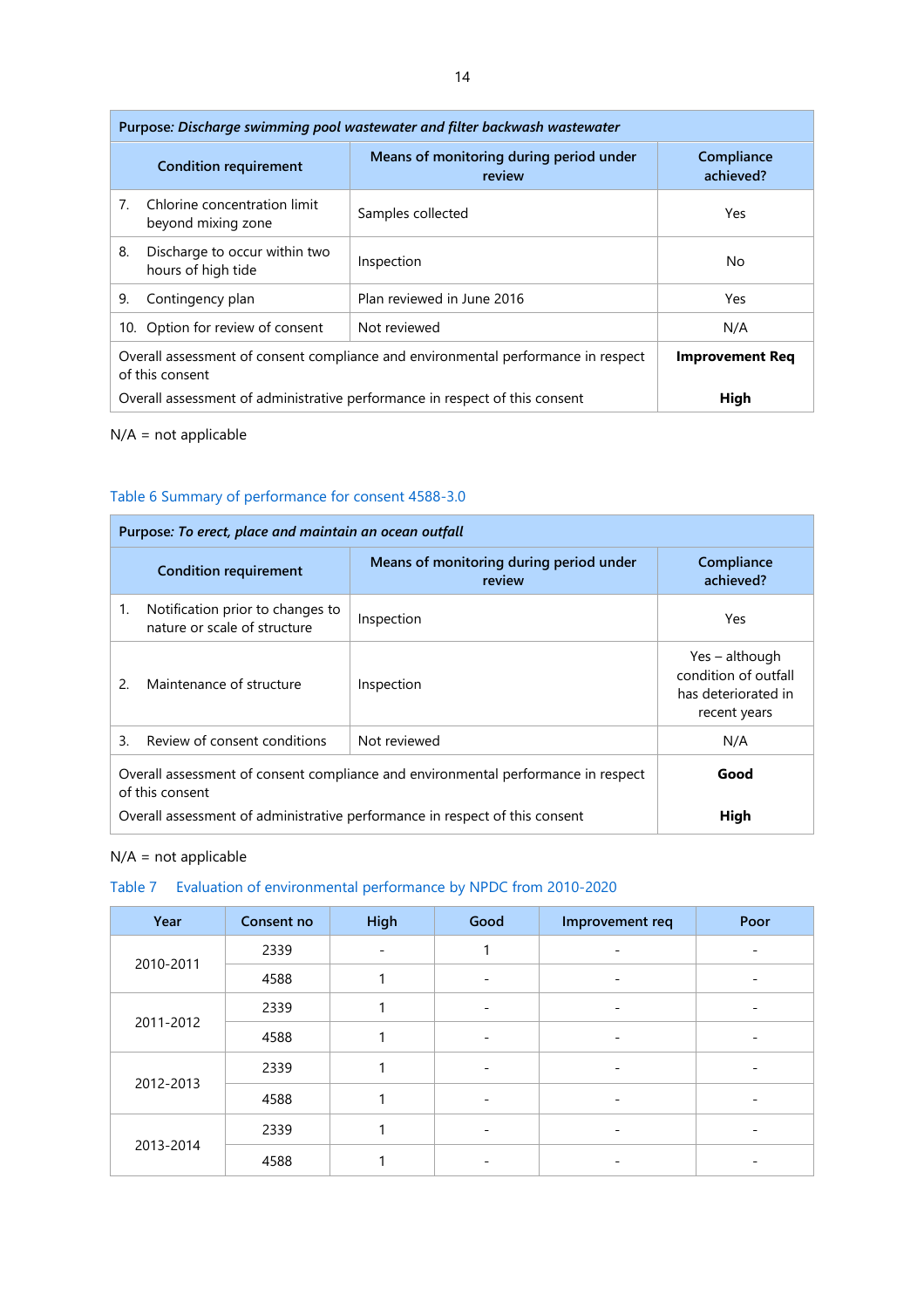| Year         | Consent no | High                     | Good                     | Improvement req          | Poor                     |
|--------------|------------|--------------------------|--------------------------|--------------------------|--------------------------|
| 2014-2015    | 2339       | $\overline{a}$           | 1                        | $\overline{\phantom{a}}$ | -                        |
|              | 4588       | 1                        | $\overline{a}$           |                          | $\overline{\phantom{0}}$ |
| 2015-2016    | 2339       | 1                        | $\overline{\phantom{0}}$ |                          |                          |
|              | 4588       | 1                        |                          |                          |                          |
| 2016-2017    | 2339       | $\overline{a}$           | $\overline{a}$           | 1                        | $\overline{\phantom{0}}$ |
|              | 4588       | $\overline{a}$           | $\overline{\phantom{a}}$ | 1                        | $\overline{\phantom{0}}$ |
| 2017-2018    | 2339       | $\overline{\phantom{0}}$ | $\mathbf{1}$             | ۰                        | $\overline{a}$           |
|              | 4588       |                          | 1                        |                          |                          |
| 2018-2019    | 2339       | 1                        | $\overline{a}$           |                          |                          |
|              | 4588       | $\overline{a}$           | 1                        | $\overline{\phantom{0}}$ | $\overline{\phantom{a}}$ |
| 2019-2020    | 2339       | $\overline{a}$           | $\mathbf{1}$             | L,                       | $\overline{a}$           |
|              | 4588       |                          | 1                        |                          |                          |
| 2020-2021    | 2339       |                          |                          | 1                        |                          |
|              | 4588       | $\overline{\phantom{0}}$ | $\mathbf{1}$             |                          | $\overline{\phantom{0}}$ |
| <b>Total</b> | 2339       | 5                        | $\overline{\mathbf{4}}$  | $\overline{2}$           | $\pmb{0}$                |
|              | 4588       | 6                        | 4                        | 1                        | $\pmb{0}$                |

During the year, NPDC demonstrated a level of environmental performance that required improvement, and high level of administrative performance with the resource consents as defined in Section 1.1.4. During the year under review there was one unauthorised incident of discharge onto the reef outside of the allowed time period, and where effects were observed beyond the mixing zone, but compliance with other consent conditions were upheld.

There were no significant environmental effects resulting from the discharge incident, but the environmental performance for consent 2399-4.0 was downgraded to "Improvement required" to reflect there was an incident, that Abatement Notice EAC-24199 was issued, and that other incidents of similar nature have occurred at the facility in recent years. NPDC is in the process of undertaking steps including, but not limited to, management and staff training with regards to discharges out of the marine outfall to ensure compliance with resource consent 2339-4.

Environmental performance for consent 4588-3.0 was rated "Good" due to the condition of the ocean outfall structure. Although the integrity of the structure has not changed from the previous monitoring period and continues to function effectively as an outlet structure, its condition has deteriorated significantly since installation. Pre-existing cracks along the surface, and the previous dislodgment of the end section of the structure warrant careful monitoring.

In terms of overall environmental and compliance performance by the consent holder over the last several years, this report shows that the consent holder's environmental performance declined in the period under review.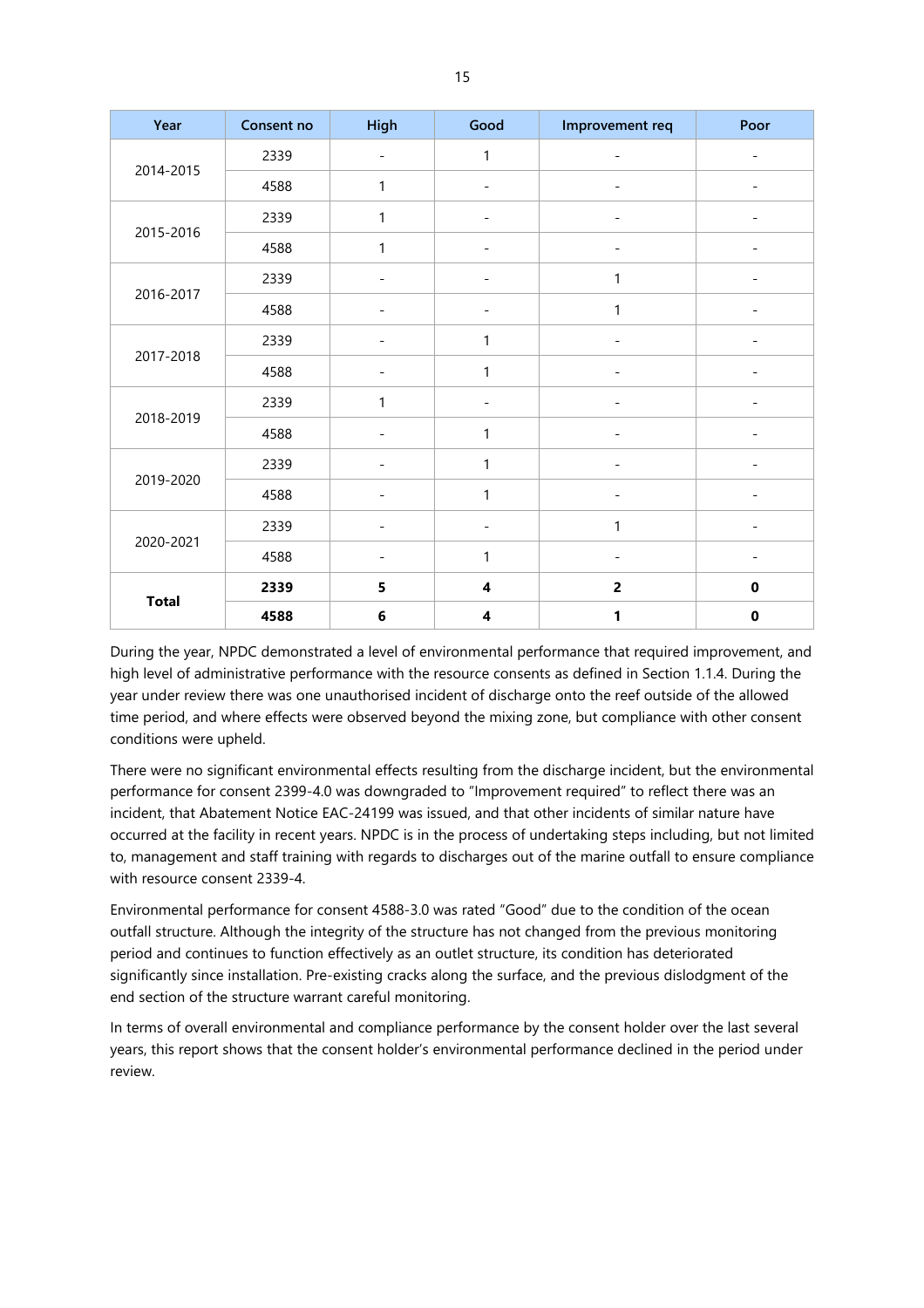## 3.4 Recommendations from the 2019-2020 Annual Report

In the 2019-2020 Annual Report, it was recommended:

- 1. THAT in the first instance, monitoring of consented activities at the Aquatic Centre in the 2020-2021 year continues at the same level as in 2019-2020.
- 2. THAT should there be issues with environmental or administrative performance in 2020-2021, monitoring may be adjusted to reflect any additional investigation or intervention as found necessary.

These recommendations were implemented in full.

## 3.5 Alterations to monitoring programmes for 2021-2022

In designing and implementing the monitoring programmes for air/water discharges in the region, the Council has taken into account:

- the extent of information already made available through monitoring or other means to date;
- its relevance under the RMA;
- the Council's obligations to monitor consented activities and their effects under the RMA;
- the record of administrative and environmental performances of the consent holder; and
- reporting to the regional community.

The Council also takes into account the scope of assessments required at the time of renewal of permits, and the need to maintain a sound understanding of industrial processes within Taranaki exercising resource consents.

It is proposed that for 2021-2022, the programme remains unaltered from that for 2020-2021.

It should be noted that the proposed programme represents a reasonable and risk-based level of monitoring for the site in question. The Council reserves the right to subsequently adjust the programme from that initially prepared, should the need arise if potential or actual non-compliance is determined at any time during 2021-2022.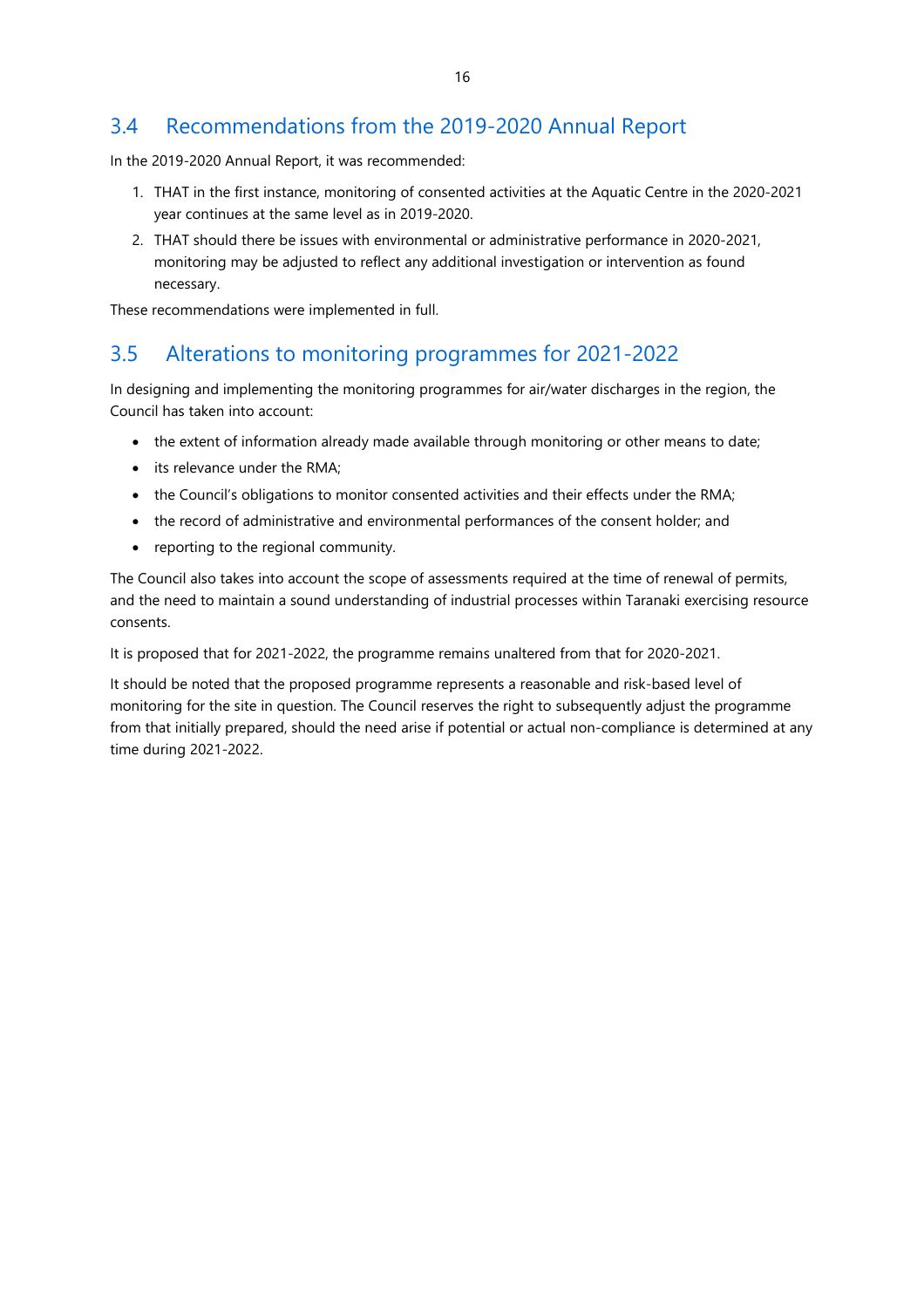## 4 Recommendations

- 1. THAT in the first instance, monitoring of consented activities at the Aquatic Centre in the 2021-2022 year continues at the same level as in 2020-2021.
- 2. THAT should there be ongoing issues with environmental or administrative performance in 2021- 2022, monitoring may be adjusted to reflect any additional investigation or intervention as found necessary.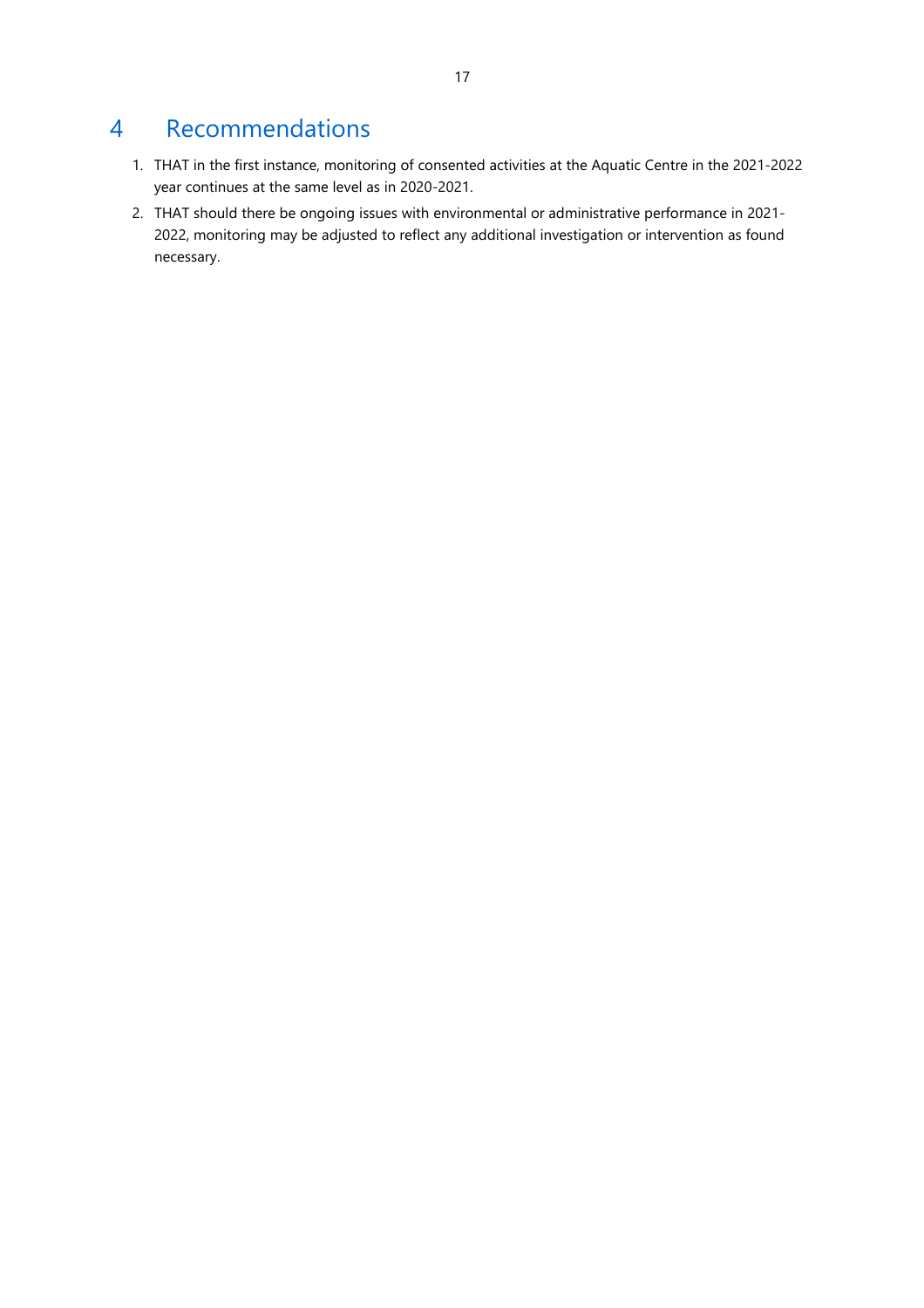## Glossary of common terms and abbreviations

The following abbreviations and terms may be used within this report:

| Biota             | Flora and fauna of a particular place.                                                                                                                                                                                                                                                                                             |  |
|-------------------|------------------------------------------------------------------------------------------------------------------------------------------------------------------------------------------------------------------------------------------------------------------------------------------------------------------------------------|--|
| <b>Bund</b>       | A wall around a tank to contain its contents in the case of a leak.                                                                                                                                                                                                                                                                |  |
| $g/m^3$           | Grams per cubic metre, and equivalent to milligrams per litre (mg/L). In water, this is<br>also equivalent to parts per million (ppm), but the same does not apply to gaseous<br>mixtures.                                                                                                                                         |  |
| Incident          | An event that is alleged or is found to have occurred that may have actual or<br>potential environmental consequences or may involve non-compliance with a<br>consent or rule in a regional plan. Registration of an incident by the Council does<br>not automatically mean such an outcome had actually occurred.                 |  |
| Intervention      | Action/s taken by Council to instruct or direct actions be taken to avoid or reduce<br>the likelihood of an incident occurring.                                                                                                                                                                                                    |  |
| Investigation     | Action taken by Council to establish what were the circumstances/events<br>surrounding an incident including any allegations of an incident.                                                                                                                                                                                       |  |
| Incident Register | The Incident Register contains a list of events recorded by the Council on the basis<br>that they may have the potential or actual environmental consequences that may<br>represent a breach of a consent or provision in a Regional Plan.                                                                                         |  |
| L/s               | Litres per second.                                                                                                                                                                                                                                                                                                                 |  |
| Mixing zone       | The zone below a discharge point where the discharge is not fully mixed with the<br>receiving environment. For a stream, conventionally taken as a length equivalent to<br>7 times the width of the stream at the discharge point.                                                                                                 |  |
| pH                | A numerical system for measuring acidity in solutions, with 7 as neutral. Numbers<br>lower than 7 are increasingly acidic and higher than 7 are increasingly alkaline. The<br>scale is logarithmic i.e. a change of 1 represents a ten-fold change in strength. For<br>example, a pH of 4 is ten times more acidic than a pH of 5. |  |
| Physicochemical   | Measurement of both physical properties (e.g. temperature, clarity, density) and<br>chemical determinants (e.g. metals and nutrients) to characterise the state of an<br>environment.                                                                                                                                              |  |
| Resource consent  | Refer Section 87 of the RMA. Resource consents include land use consents (refer<br>Sections 9 and 13 of the RMA), coastal permits (Sections 12, 14 and 15), water<br>permits (Section 14) and discharge permits (Section 15).                                                                                                      |  |
| <b>RMA</b>        | Resource Management Act 1991 and including all subsequent amendments.                                                                                                                                                                                                                                                              |  |
| SS                | Suspended solids.                                                                                                                                                                                                                                                                                                                  |  |
| Temp              | Temperature, measured in °C (degrees Celsius).                                                                                                                                                                                                                                                                                     |  |
| UI                | Unauthorised Incident.                                                                                                                                                                                                                                                                                                             |  |
|                   |                                                                                                                                                                                                                                                                                                                                    |  |

For further information on analytical methods, contact a Science Services Manager.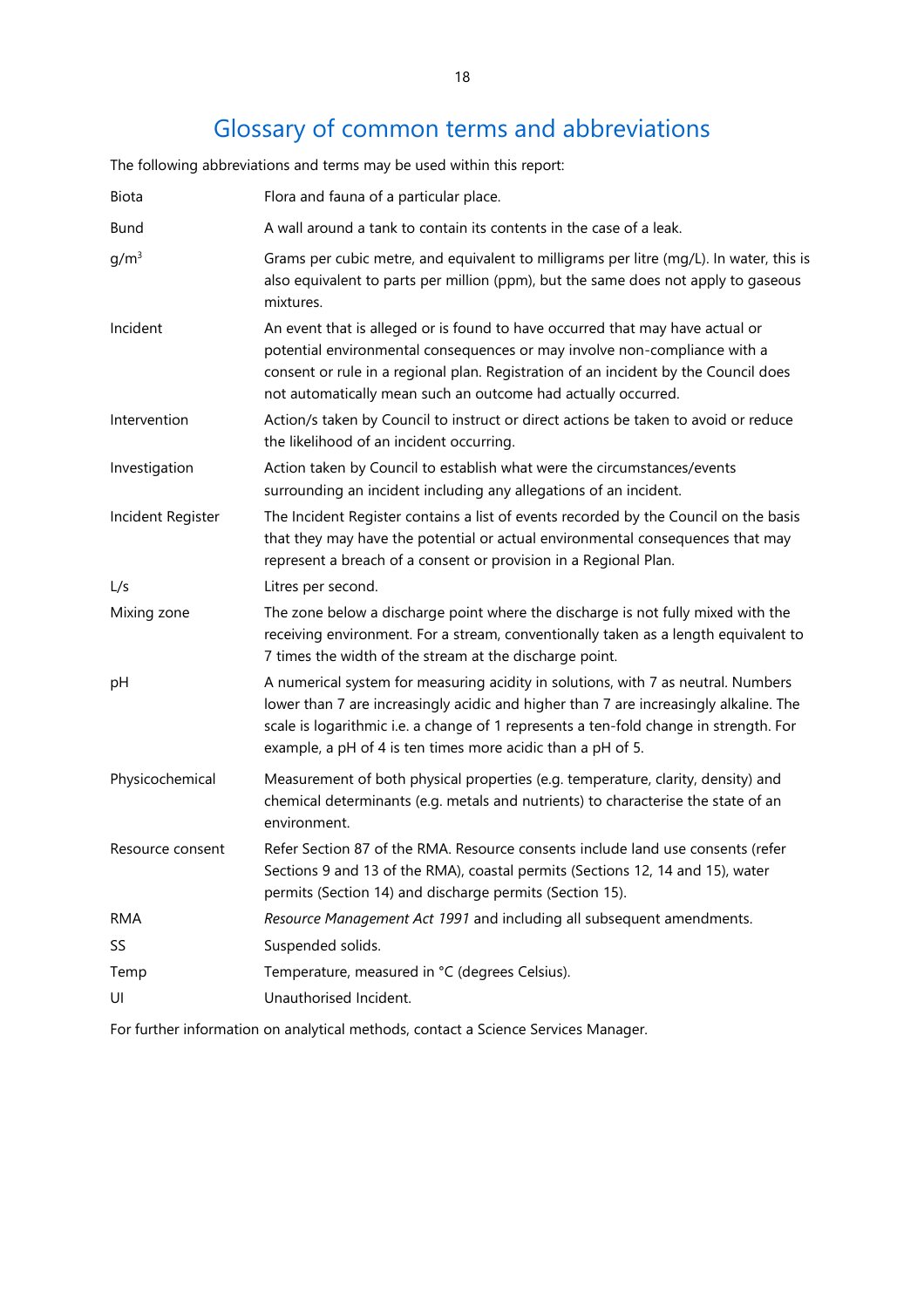## Bibliography and references

- Taranaki Regional Council (2020). *Todd Energy Aquatic Centre Monitoring Programme Annual Report 2019- 2020.* Technical Report 2020-18.
- Taranaki Regional Council (2019). *Todd Energy Aquatic Centre Monitoring Programme Annual Report 2018- 2019.* Technical Report 2019-19.
- Taranaki Regional Council (2018). *Todd Energy Aquatic Centre Monitoring Programme Annual Report 2017- 2018.* Technical Report 2018-08.
- Taranaki Regional Council (2017). *Todd Energy Aquatic Centre Monitoring Programme Annual Report 2016- 2017.* Technical Report 2017-33.
- Taranaki Regional Council (2016). *Todd Energy Aquatic Centre Monitoring Programme Annual Report 2015- 2016.* Technical Report 2016-104.
- Taranaki Regional Council (2015). *Todd Energy Aquatic Centre Monitoring Programme Annual Report 2014- 2015.* Technical Report 2015-13.
- Taranaki Regional Council (2014). *New Plymouth District Council New Plymouth Aquatic Centre Monitoring Programme Annual Report 2013-2014.* Technical Report 2014-10.
- Taranaki Regional Council (2013). *New Plymouth District Council New Plymouth Aquatic Centre Monitoring Programme Annual Report 2012-2013.* Technical Report 2013-98.
- Taranaki Regional Council (2012). *New Plymouth District Council New Plymouth Aquatic Centre Monitoring Programme Annual Report 2011-2012.* Technical Report 2012-44.
- Taranaki Regional Council (2011). *New Plymouth District Council New Plymouth Aquatic Centre Monitoring Programme Annual Report 2010-2011.* Technical Report 2011-71.
- Taranaki Regional Council (2010). *New Plymouth District Council New Plymouth Aquatic Centre Monitoring Programme Annual Report 2009-2010.* Technical Report 2010-95.
- Taranaki Regional Council (2009). *New Plymouth District Council New Plymouth Aquatic Centre Monitoring Programme Annual Report 2008-2009.* Technical Report 2009-25.
- Taranaki Regional Council (2008). *New Plymouth District Council New Plymouth Aquatic Centre Monitoring Programme Annual Report 2007-2008.* Technical Report 2008-35.
- Taranaki Regional Council (2007). *New Plymouth District Council New Plymouth Aquatic Centre Monitoring Programme Annual Report 2006-2007.* Technical Report 2007-31.
- Taranaki Regional Council (2006). *New Plymouth District Council New Plymouth Aquatic Centre Monitoring Programme Annual Report 2005-2006.* Technical Report 2006-52.
- Taranaki Regional Council (2005). *New Plymouth District Council New Plymouth Aquatic Centre Monitoring Programme Annual Report 2004-2005.* Technical Report 2005-29.
- Taranaki Regional Council (2004). *New Plymouth District Council New Plymouth Aquatic Centre Monitoring Programme Annual Report 2003-2004.* Technical Report 2004-27.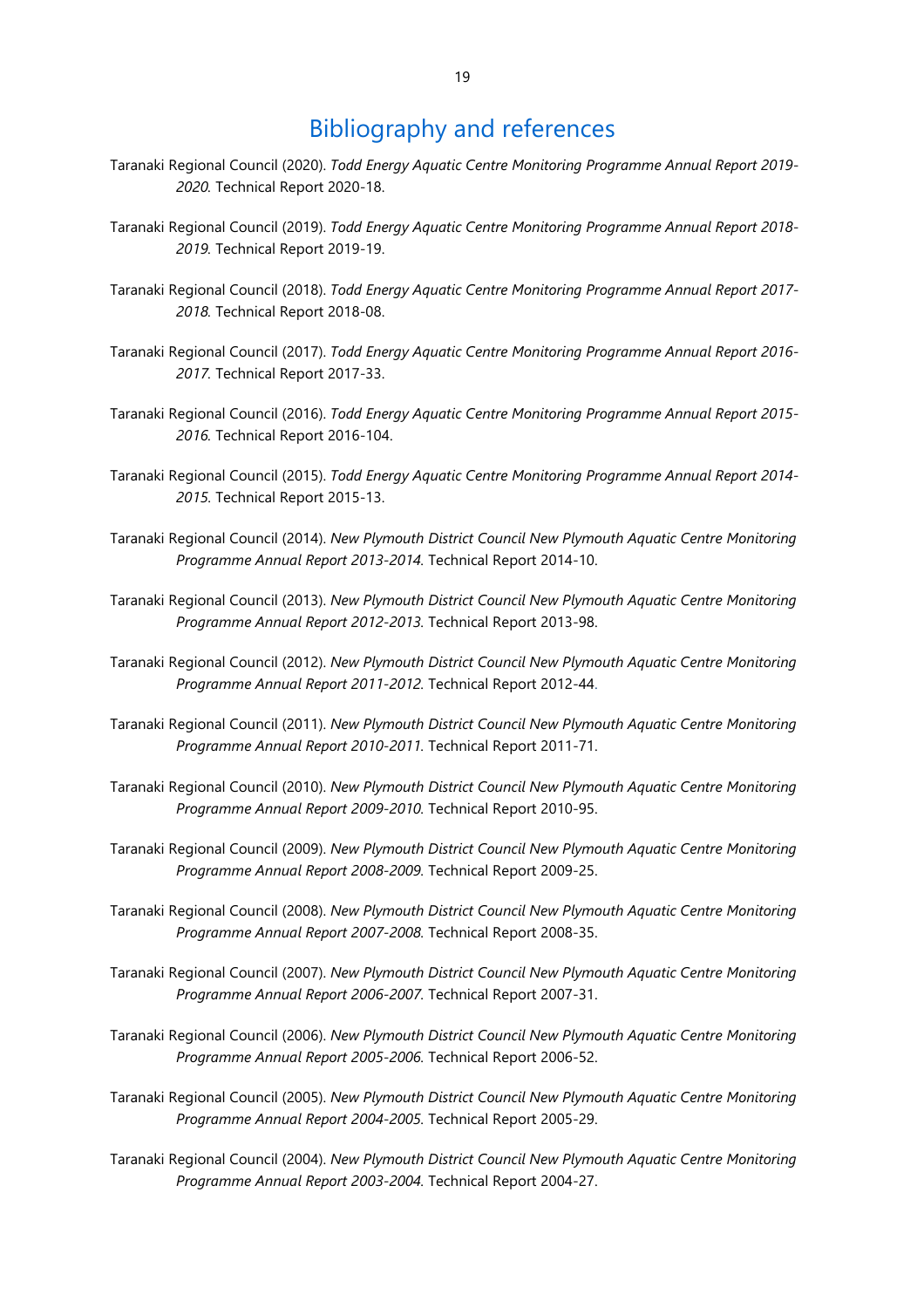- Taranaki Regional Council (2003). *New Plymouth District Council New Plymouth Aquatic Centre Monitoring Programme Annual Report 2002-2003.* Technical Report 2003-49.
- Taranaki Regional Council (2002). *New Plymouth District Council Fletcher Challenge Energy Aquatic Centre Monitoring Programme Annual Report 2001-2002.* Technical Report 2002-42.
- Taranaki Regional Council (2001). *New Plymouth District Council Fletcher Challenge Energy Aquatic Centre Monitoring Programme Annual Report 2000-01.* Technical Report 2001-77.
- Taranaki Regional Council (2000). *New Plymouth District Council Fletcher Challenge Energy Aquatic Centre Monitoring Programme Annual Report 1999-2000.* Technical Report 2000–54.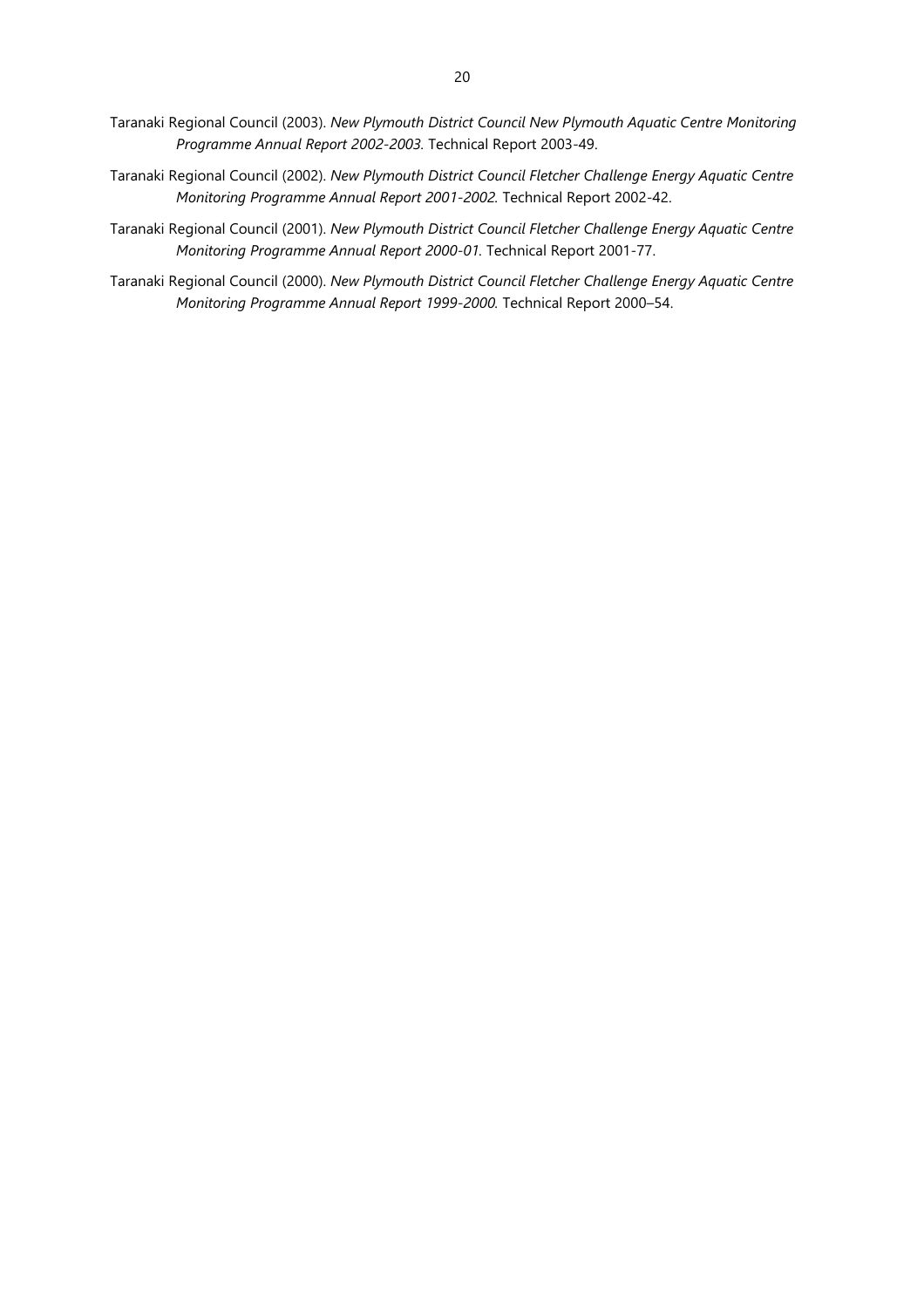# Appendix I

# Resource consents held by New Plymouth District Council (NPDC)

(For a copy of the signed resource consent please contact the TRC Consents department)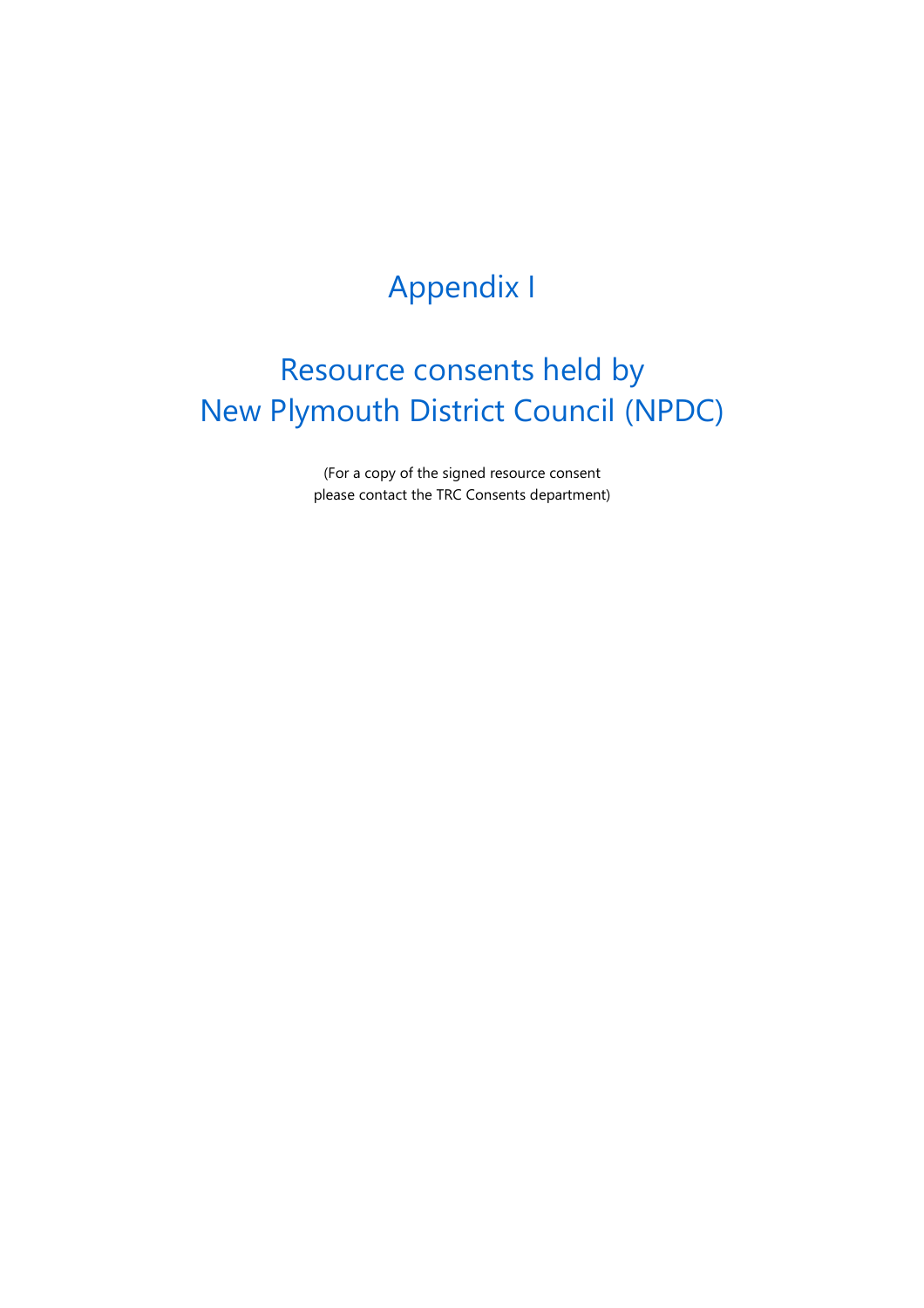#### Water discharge permits

Section 15(1)(a) of the RMA stipulates that no person may discharge any contaminant into water, unless the activity is expressly allowed for by a resource consent or a rule in a regional plan, or by national regulations. Permits authorising discharges to water are issued by the Council under Section 87(e) of the RMA.

### Coastal permits

Section 12(1)(b) of the RMA stipulates that no person may erect, reconstruct, place, alter, extend, remove, or demolish any structure that is fixed in, on, under, or over any foreshore or seabed, unless the activity is expressly allowed for by a resource consent, a rule in a regional plan, or by national regulations. Coastal permits are issued by the Council under Section 87(c) of the RMA.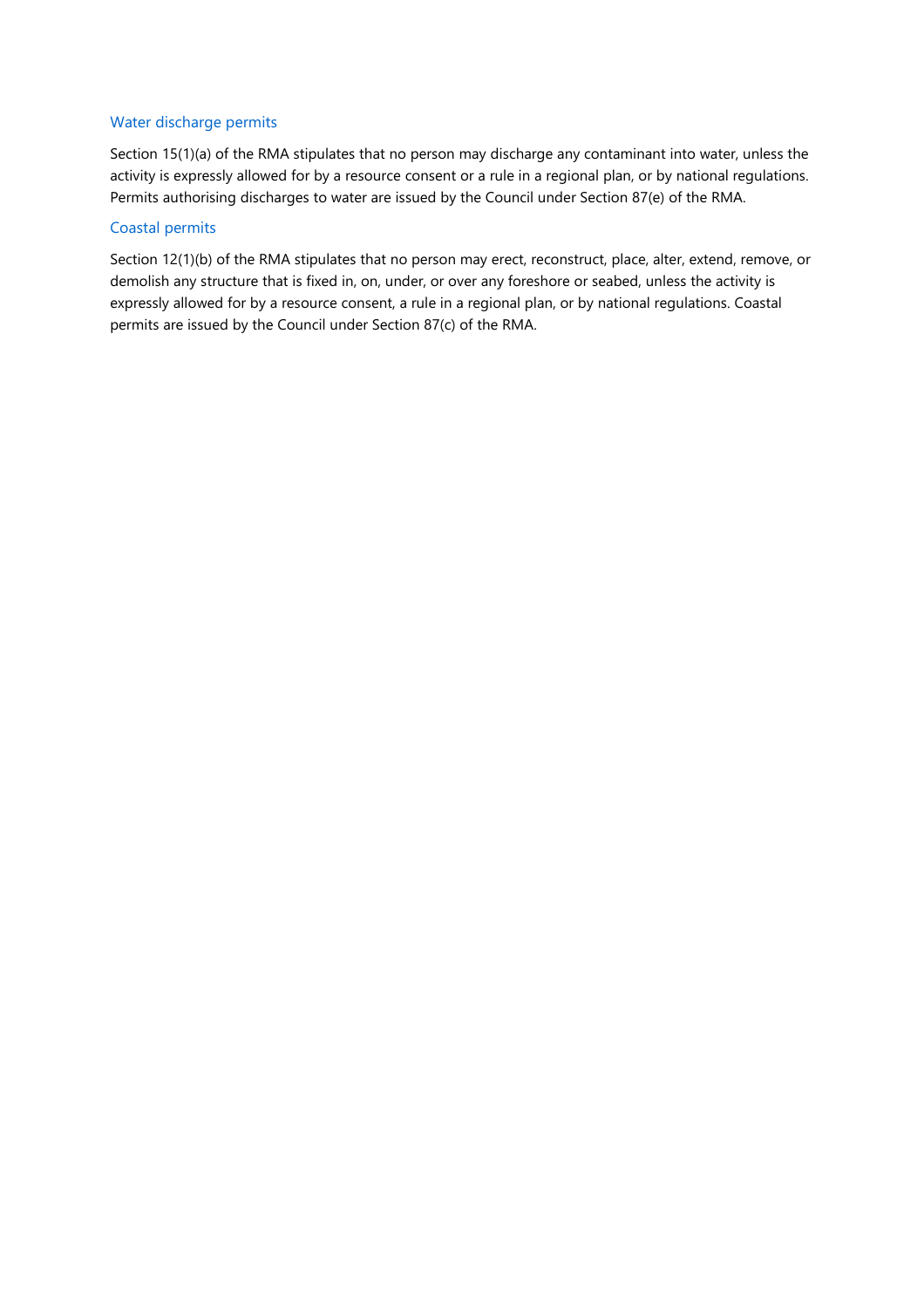### **Discharge Permit Pursuant to the Resource Management Act 1991 a resource consent is hereby granted by the Taranaki Regional Council**

| Name of         | <b>New Plymouth District Council</b> |
|-----------------|--------------------------------------|
| Consent Holder: | Private Bag 2025                     |
|                 | <b>NEW PLYMOUTH</b>                  |

Consent Granted Date: 6 December 2002

## **Conditions of Consent**

- Consent Granted: To discharge up to 17 cubic metres/day of treated septic tank sewage effluent via soakage trenches into groundwater in the vicinity of the Onaero River at or about GR: Q19:284-448
- Expiry Date: 1 June 2021
- Review Date(s): June 2009, June 2015

Site Location: Onaero Bay Motor Camp, State Highway 3, Onaero

- Legal Description: Sec 82 Urenui Dist Blk III Waitara SD Kaipikari Farm Sett Rec Res
- Catchment: Onaero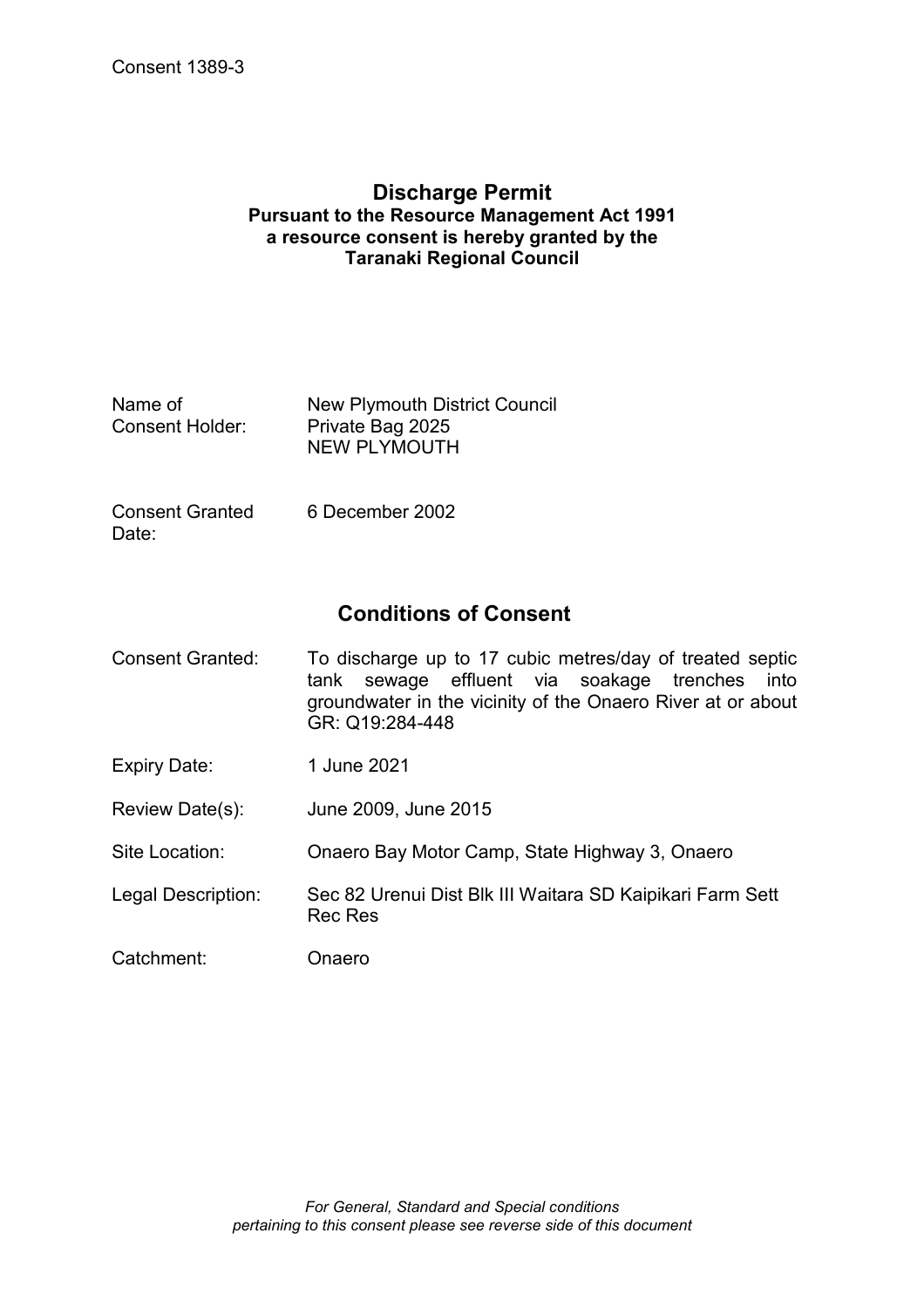### **General conditions**

- a) On receipt of a requirement from the Chief Executive, Taranaki Regional Council (hereinafter the Chief Executive), the consent holder shall, within the time specified in the requirement, supply the information required relating to the exercise of this consent.
- b) Unless it is otherwise specified in the conditions of this consent, compliance with any monitoring requirement imposed by this consent must be at the consent holder's own expense.
- c) The consent holder shall pay to the Council all required administrative charges fixed by the Council pursuant to section 36 in relation to:
	- i) the administration, monitoring and supervision of this consent; and
	- ii) charges authorised by regulations.

#### **Special conditions**

- 1. The consent holder shall, in conjunction with the Taranaki Regional Council, undertake such bacteriological monitoring of the Onaero River and coastal waters of the foreshore as deemed necessary by the Chief Executive, Taranaki Regional Council.
- 2. The consent holder shall ensure proper maintenance of the septic tanks, pumping station and soakage trenches as required.
- 3. The consent holder shall provide records of daily effluent volumes discharged to the soakage trenches at the request of the Chief Executive, Taranaki Regional Council.
- 4. The consent holder shall provide a contingency plan to the satisfaction of the Chief Executive, Taranaki Regional Council, outlining measures to be undertaken in the event of power failure, pump breakdown, pipe blockage and failure of soakage trenches, within three months of granting this consent.
- 5. In accordance with section 128 and section 129 of the Resource Management Act 1991, the Taranaki Regional Council may serve notice of its intention to review, amend, delete or add to the conditions of this resource consent by giving notice of review during the month of June 2009 and/or June 2015, for the purpose of ensuring that the conditions are adequate to deal with any adverse effects on the environment arising from the exercise of this resource consent, which were either not foreseen at the time the application was considered or which it was not appropriate to deal with at the time.

Signed at Stratford on 6 December 2002

 For and on behalf of Taranaki Regional Council

**Director-Resource Management**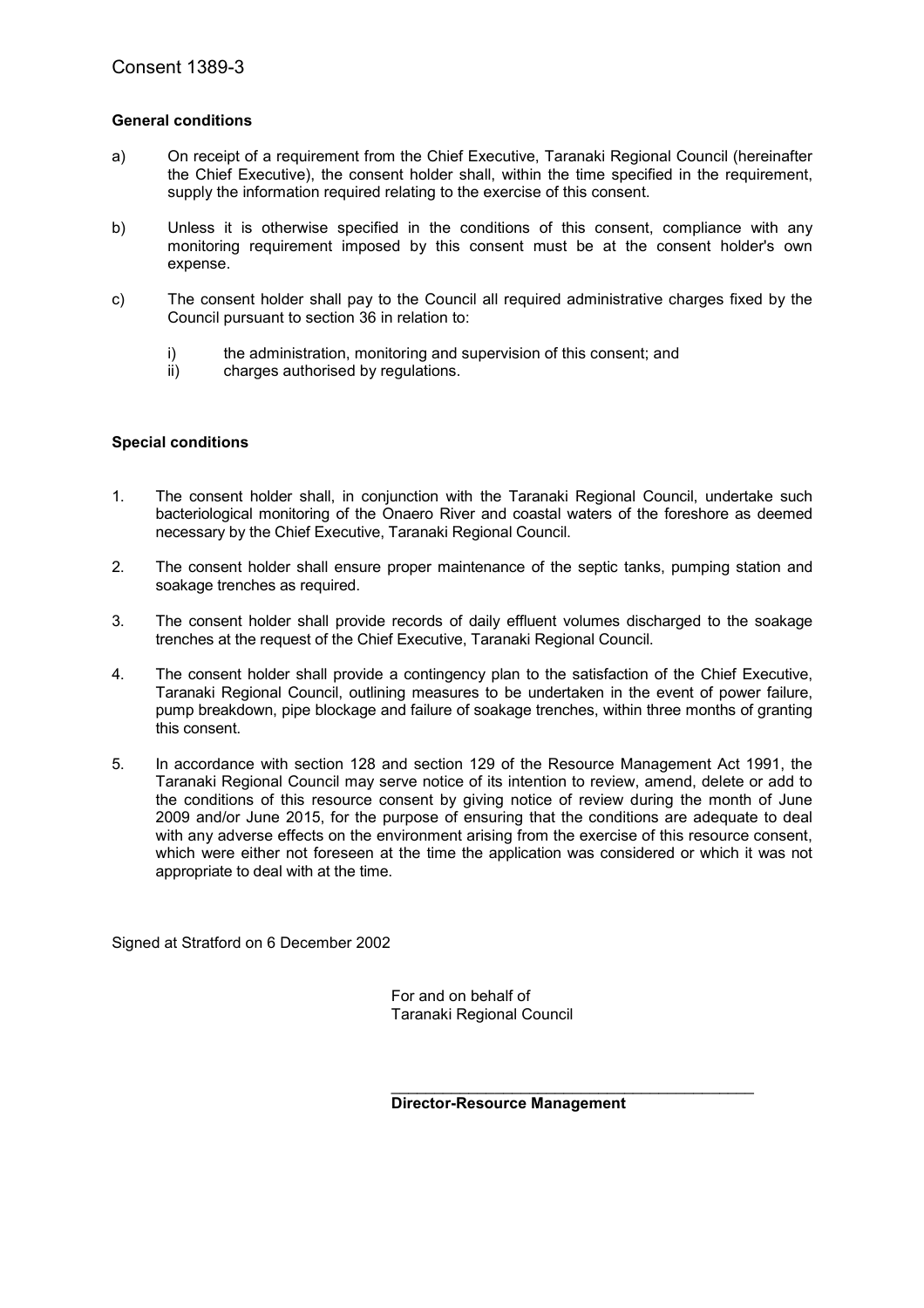### **Discharge Permit Pursuant to the Resource Management Act 1991 a resource consent is hereby granted by the Taranaki Regional Council**

| Name of         | <b>New Plymouth District Council</b> |
|-----------------|--------------------------------------|
| Consent Holder: | Private Bag 2025                     |
|                 | <b>NEW PLYMOUTH</b>                  |

Consent Granted Date: 6 December 2002

## **Conditions of Consent**

- Consent Granted: To discharge up to 85 cubic metres/day of treated septic tank sewage effluent via soakage trenches into groundwater in the vicinity of the Urenui River at or about GR: Q19:310-452
- Expiry Date: 1 June 2021
- Review Date(s): June 2009, June 2015
- Site Location: Urenui Beach Motor Camp, Beach Road, Urenui
- Legal Description: Lot 1 DP 15787 Blk III Waitara SD
- Catchment: Urenui